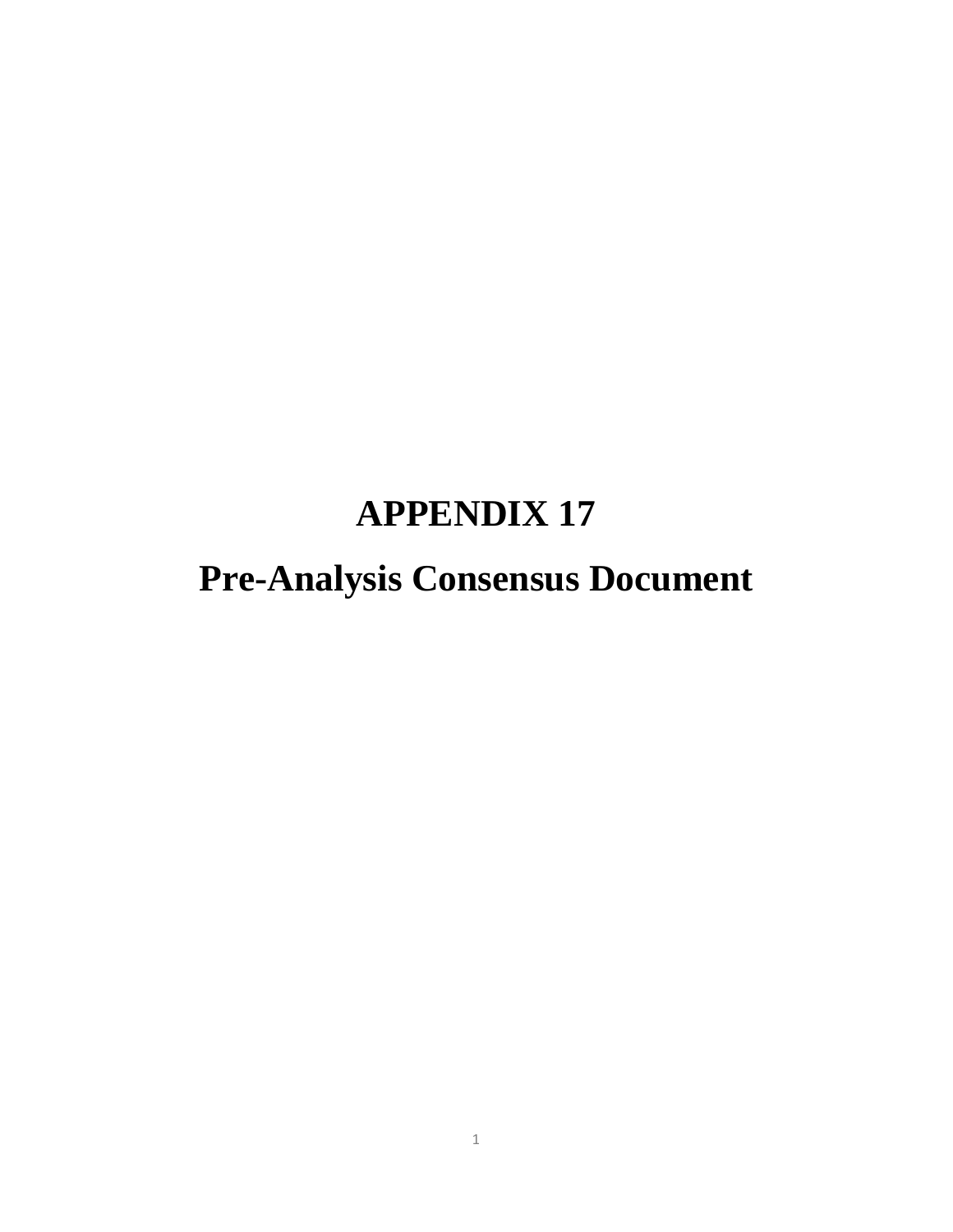# **PRE-ANALYSIS CONSENSUS PLAN**

# **1. Reasons for the Transportation Conformity Regional Emissions Analysis (40 CFR 93.104) <https://www.govinfo.gov/app/details/CFR-2012-title40-vol21/CFR-2012-title40-vol21-sec93-104>**

# **Table 1: Explanation**

|   | New Metropolitan Transportation Plan (demographics, horizon year, etc.)                                                                                                                                                                                                         |
|---|---------------------------------------------------------------------------------------------------------------------------------------------------------------------------------------------------------------------------------------------------------------------------------|
| X | Modify Existing Metropolitan Transportation Plan (interim year<br>adjustments)                                                                                                                                                                                                  |
|   | X New or Amended Transportation Improvement Program                                                                                                                                                                                                                             |
|   | X State Implementation Plan (SIP) Requirement                                                                                                                                                                                                                                   |
|   | Newly Designated Nonattainment Area                                                                                                                                                                                                                                             |
|   | Other                                                                                                                                                                                                                                                                           |
|   | $C_{11}$ , $C_{21}$ , $D_{11}$ , $D_{12}$ , $D_{13}$ , $D_{14}$ , $D_{15}$ , $D_{16}$ , $D_{17}$ , $D_{18}$ , $D_{19}$ , $D_{10}$ , $D_{11}$ , $D_{10}$ , $D_{11}$ , $D_{10}$ , $D_{11}$ , $D_{10}$ , $D_{11}$ , $D_{10}$ , $D_{11}$ , $D_{10}$ , $D_{11}$ , $D_{10}$ , $D_{11$ |

*Conformity Rule link[:http://www.gpo.gov/fdsys/pkg/FR-2012-03-14/pdf/2012-6207.pdf](http://www.gpo.gov/fdsys/pkg/FR-2012-03-14/pdf/2012-6207.pdf)*

This conformity determination is being prepared to support the amendments to the long-range plan called the '2045 Regional Transportation Plan (RTP) Amendments (RTP Amendments)' and the amendments to the "2021-2024 Transportation Improvement Program" (TIP).

Note: In accordance with 23 CFR 450.324 [https://www.ecfr.gov/current/title-23/chapter-](https://www.ecfr.gov/current/title-23/chapter-I/subchapter-E/part-450/subpart-C/section-450.324)[I/subchapter-E/part-450/subpart-C/section-450.324](https://www.ecfr.gov/current/title-23/chapter-I/subchapter-E/part-450/subpart-C/section-450.324)

all projects are constrained by the financial resources estimated to be reasonably available within the RTP timeframe.

A complete listing of the projects in the amended RTP and 2021-2024 TIP that affect this conformity analysis will be included in Appendix 3 of the conformity report. This conformity complies with the 2015 and 2008 8-hr Ozone NAAQS.<sup>1</sup>

-------------------------------------------------------------------------------------------------------------------------------------------------------------------------

<sup>1</sup> Transportation Conformity Guidance for 2015 Ozone NAAQS Nonattainment Areas. EPA June 2018

<https://www.epa.gov/state-and-local-transportation/policy-and-technical-guidance-state-and-local-transportation>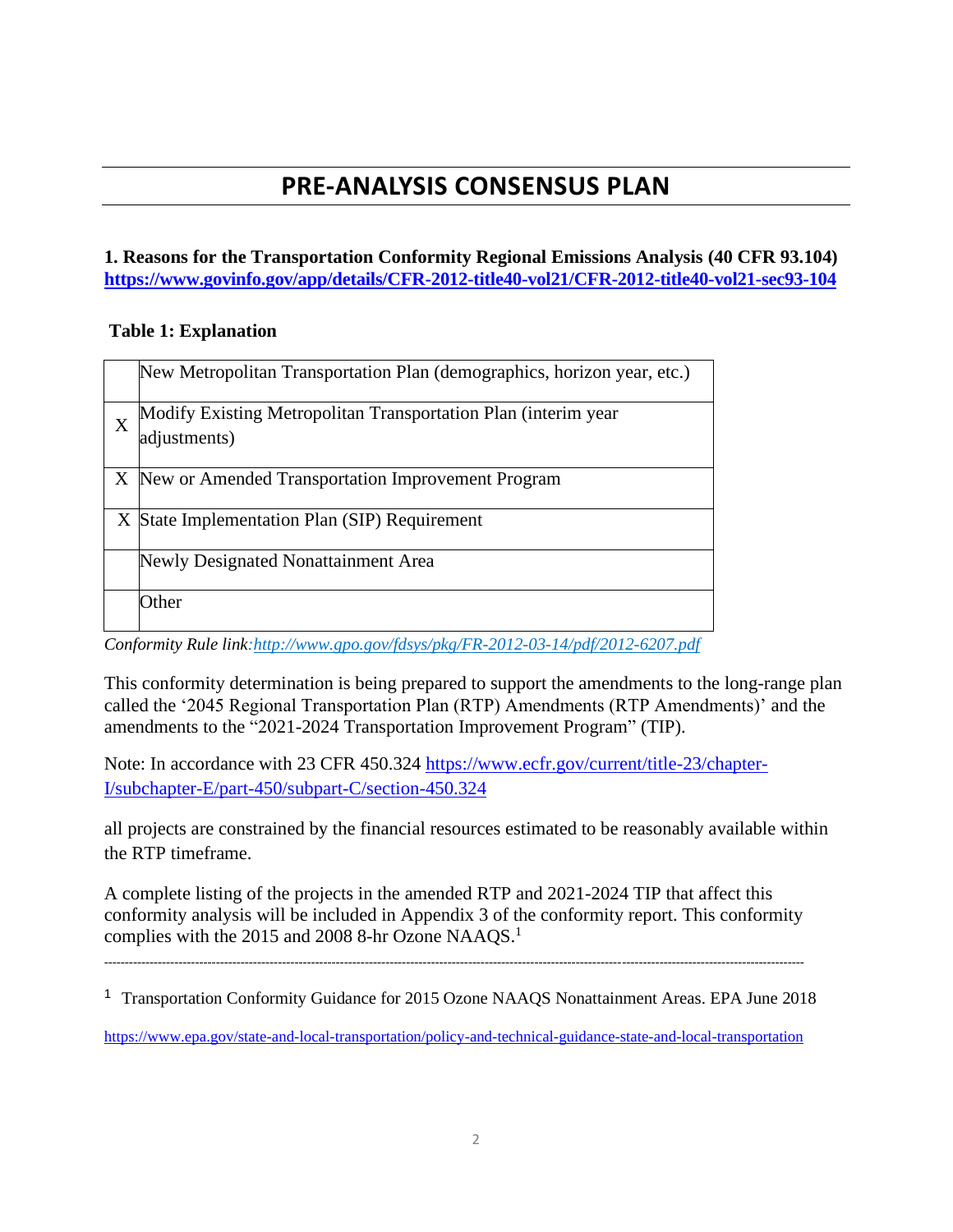This conformity will demonstrate compliance to the latest emission budgets based on the revision to the air quality State Implementation Plan for the 2008 8-hr Ozone Standard due to the reclassification from moderate to serious with attainment year 2020. The Reasonable Further Progress (RFP) SIP budget was found adequate by the Environmental Protection Agency (EPA) with an approval and effective date of June 9, 2021.

[https://www.federalregister.gov/documents/2021/05/10/2021-09626/air-plan-approval-texas](https://www.federalregister.gov/documents/2021/05/10/2021-09626/air-plan-approval-texas-reasonable-further-progress-plan-for-the-houston-galveston-brazoria-ozone)[reasonable-further-progress-plan-for-the-houston-galveston-brazoria-ozone](https://www.federalregister.gov/documents/2021/05/10/2021-09626/air-plan-approval-texas-reasonable-further-progress-plan-for-the-houston-galveston-brazoria-ozone)

# **Draft Timeline**

- Pre-Consensus Conference Call/TAC/TPC announcement to continue Conformity November 17, 2021
- Model Network review (H-GAC/TxDOT/METRO) November/December 2021 Deadline for pre-approval of networks: 2 weeks later (Final Project listing)
- Pre-Analysis Consensus document review– November/December 2021 Deadline for approval of data: 2 weeks later
- TDM Model Runs February 2022
- MOVES Model Runs March 2022
- TAC/TPC Conformity Preview for Amendments to the RTP and TIP April 2022
- Public Comment May 2022
- Public meeting May 2022
- Public Comment Responses May/June 2022
- TAC Recommend approval of RTP and TIP amendments with Conformity June 2022
- TPC Approve RTP and TIP amendments with Conformity June 2022
- Request Partner Review/Approval End of June 2022 Approval will usually be 3 months after.

# **2. Planning Detail 40 CFR 93.110** [https://www.govinfo.gov/app/details/CFR-1998-title40](https://www.govinfo.gov/app/details/CFR-1998-title40-vol13/CFR-1998-title40-vol13-sec93-110) [vol13/CFR-1998-title40-vol13-sec93-110](https://www.govinfo.gov/app/details/CFR-1998-title40-vol13/CFR-1998-title40-vol13-sec93-110)

# **Table 2: Metropolitan Transportation Plan/Transportation Improvement Program**

| <b>Plan or Program</b><br>names                 | <b>Years</b><br>covered | <b>Fiscally</b><br><b>Constrained</b> | Website                                                                                   |
|-------------------------------------------------|-------------------------|---------------------------------------|-------------------------------------------------------------------------------------------|
| 2045 Regional<br><b>Transportation Plan</b>     | 2019-2045               | Yes                                   | http://2045rtp.com/default.aspx                                                           |
| <b>Transportation</b><br>Improvement<br>Program | 2021-2024               | Yes                                   | https://www.h-<br>gac.com/transportation-<br>improvement-program/2021-2024-<br>amendments |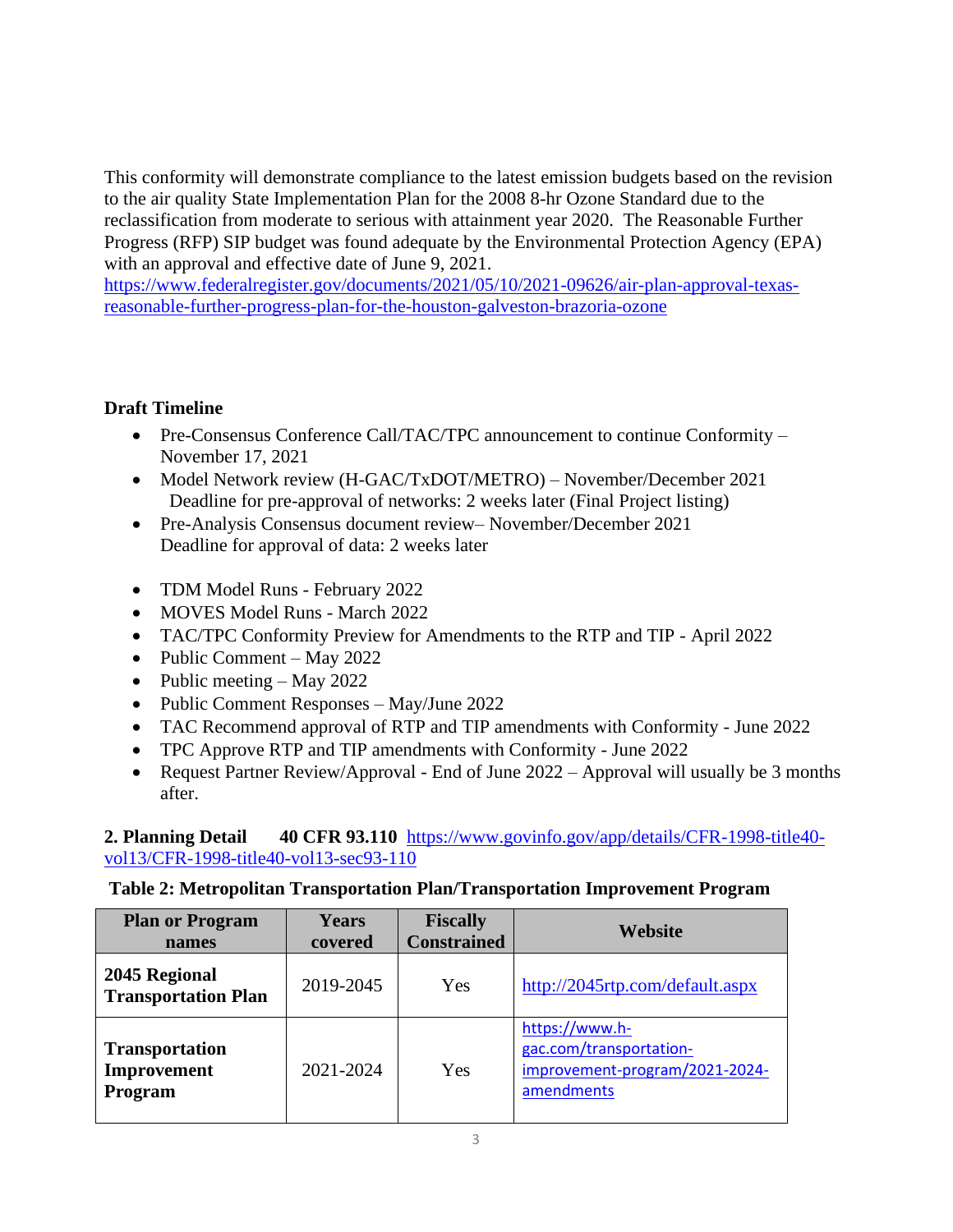| <b>Table 3: State Implementation Plan</b> |
|-------------------------------------------|
|-------------------------------------------|

| <b>SIP Element</b>                               | <b>Description</b>                                                                                                                                                                                                                                                                                                                                                                                                                                                                                                            |
|--------------------------------------------------|-------------------------------------------------------------------------------------------------------------------------------------------------------------------------------------------------------------------------------------------------------------------------------------------------------------------------------------------------------------------------------------------------------------------------------------------------------------------------------------------------------------------------------|
| <b>Title of Applicable SIP</b>                   | Houston-Galveston-Brazoria Reasonable Further<br>Progress State Implementation Plan Revision for the<br>2008 Eight-Hour Ozone Standard Nonattainment<br>Area<br>MVEB were found adequate by EPA (effective<br>6/9/2021<br>DFW and Houston-Galveston-Brazoria (HGB) Serious<br><b>Classification Reasonable Further Progress (RFP) SIP</b><br>Revision for the 2008 Eight-Hour Ozone NAAQS (Non-<br>Rule Project No. 2019-079-SIP-NR).<br>https://www.tceq.texas.gov/airquality/sip/dfw/dfw-latest-<br>ozone#DFWseriousRFP2020 |
| <b>Motor Vehicle Emissions</b><br><b>Budgets</b> | RFP SIP for 2008 8-hr Ozone Standard: (serious)<br>2020 NOx= $87.69$ tpd VOC= $57.70$ tpd                                                                                                                                                                                                                                                                                                                                                                                                                                     |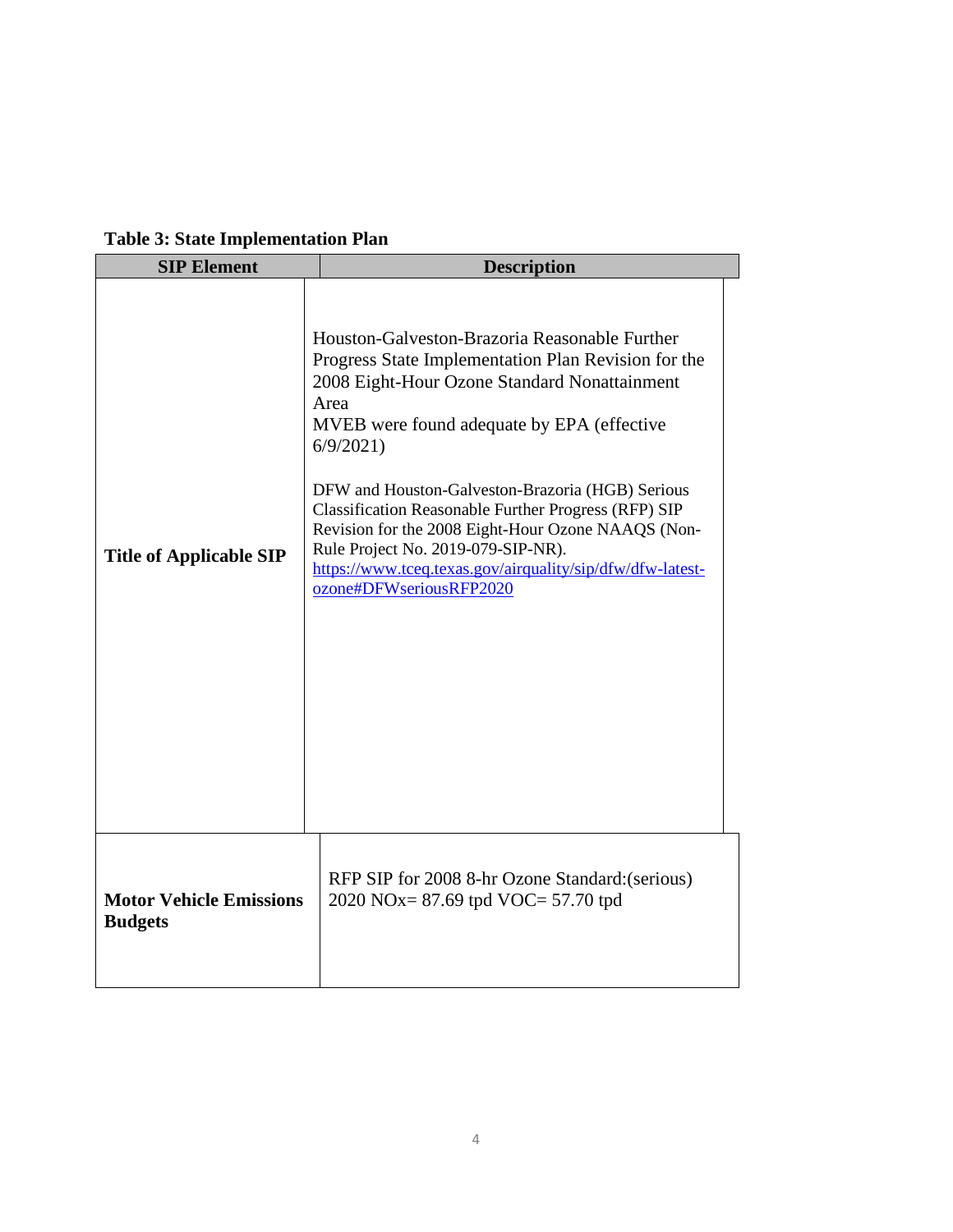|                               | 1.2000 HGB RFP and AD SIP, Approved Nov. 2001         |
|-------------------------------|-------------------------------------------------------|
|                               | ID#2000-011-SIP-AI                                    |
|                               | https://www.tceq.texas.gov/assets/public/implementati |
|                               | on/air/sip/sipdocs/2000-12-                           |
|                               | HGB/HGB AD ROP dec2000.pdf                            |
|                               | 2. 2004 HGB Mid Course Review SIP, Approved           |
|                               | Dec. 2004 ID# 2004-42-NR                              |
|                               | https://www.tceq.texas.gov/assets/public/implementati |
| <b>Transportation Control</b> | on/air/sip/sipdocs/2004-05-HGB/HGB MCR dec2004.pdf    |
| <b>Measures</b>               | 3. TCM Substitution for HGB 2006                      |
| (The list of TCMs will be     | https://www.tceq.texas.gov/assets/public/implementati |
| included in Appendix 12)      | on/air/sip/sipdocs/2007-HGB-                          |
|                               | SIPs/HGB SIP 2007 Archive.pdf                         |
|                               | 4. 2010 HGB AD SIP for the 1997 8-hr Ozone            |
|                               | Standard (2009-017-SIP-NR)                            |
|                               | https://www.tceq.texas.gov/assets/public/implementati |
|                               | on/air/sip/sipdocs/2010-HGB-AD-                       |
|                               | RFP/HGB AD 2010 archive.pdf                           |
|                               |                                                       |
|                               |                                                       |

**Table 4: Conformity Analysis Years<sup>1</sup>**

| <b>Requirement</b>                            | <b>Years</b> |
|-----------------------------------------------|--------------|
| <b>Conformity Base Year (validation year)</b> | 2016         |
| <b>Attainment Year</b>                        | $2020^2$     |
| <b>Motor Vehicle Emissions Budget Years</b>   | 2020         |
| <b>First Analysis Year</b>                    | 2020         |
| <b>Intermediate Analysis Years</b>            | 2030, 2040   |
| <b>Last Year of RTP</b>                       | 2045         |

<sup>1</sup>This table includes all the years analyzed for this conformity. The air quality program will be used on all these years except the validation year.

 $2$ Attainment year 2020 for the 2015 8-hr Ozone Standard and for the 2008 8-hr Ozone standard.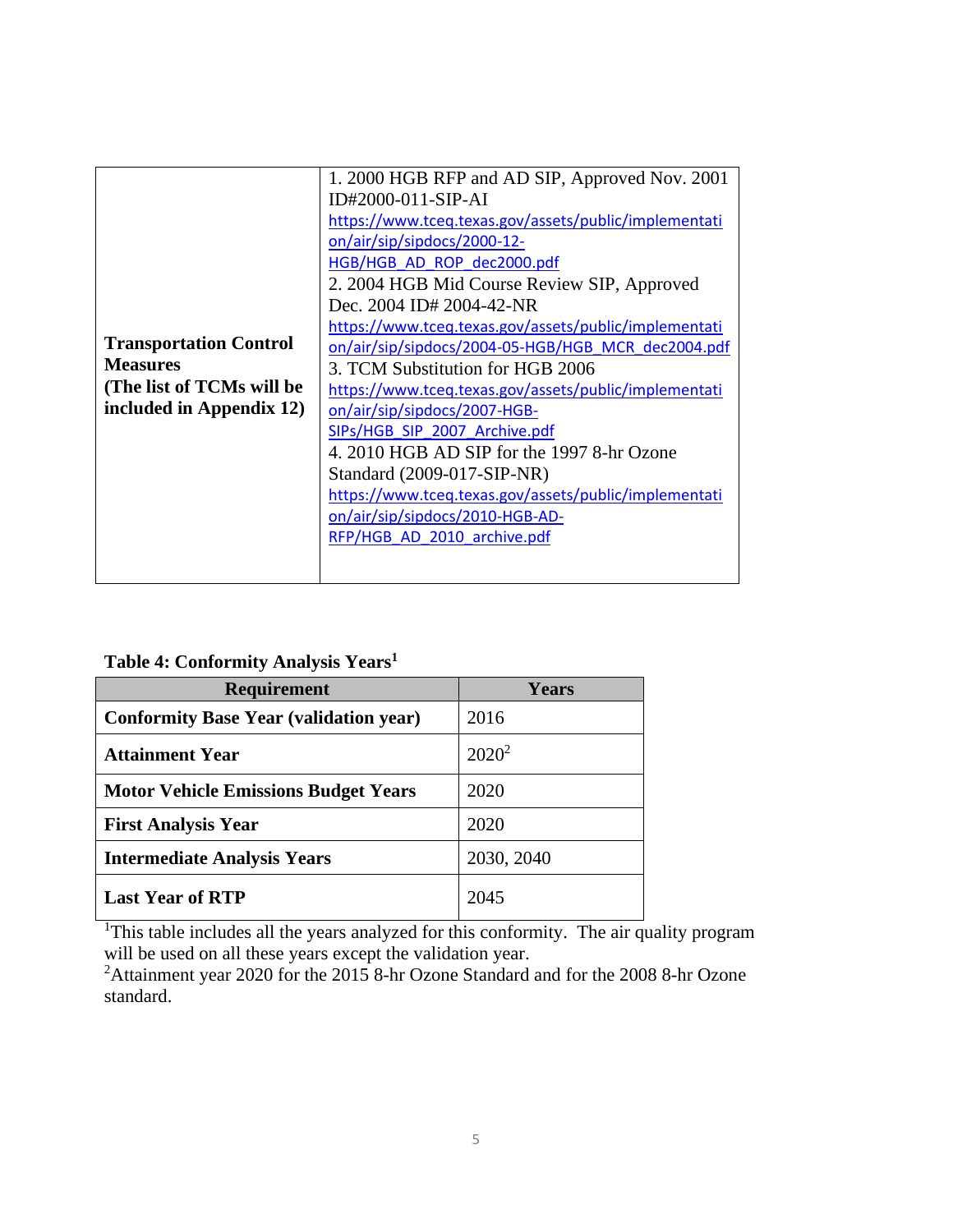# **Table 5: Demographics Used in Conformity Analysis**

| <b>Data Element</b>                        | <b>Detail and Source of Data</b>                                                                                                                                                                                                                                                                                                                                                                                                                                                                                                                                                                                                                                                                                                                                                                      |
|--------------------------------------------|-------------------------------------------------------------------------------------------------------------------------------------------------------------------------------------------------------------------------------------------------------------------------------------------------------------------------------------------------------------------------------------------------------------------------------------------------------------------------------------------------------------------------------------------------------------------------------------------------------------------------------------------------------------------------------------------------------------------------------------------------------------------------------------------------------|
| <b>Population and</b><br><b>Households</b> | H-GAC uses an in-house population and household micro-<br>simulation model that evolves population and households'<br>overtime by applying fertility, survival, in-migration, out-<br>migration, marriage and divorce rates. The model forecasts<br>population and household control totals for the region.<br>The base-year data for the model is constructed from the<br>block-level 2010 Census data (SF1 tables). The data<br>sources utilized in the model include-2010 Decennial<br>Census, 2005 to 2016 American Community Survey (ACS)<br>Public Use Microdata Sample (PUMS), Texas State Data<br>Center fertility and survival rates, and ACS 5-years<br>estimates $2013$ to $2017$ .<br>Additional Info-https://www.h-gac.com/regional-growth-<br>forecast/documents/read-documentation.pdf |
| <b>Employment</b>                          | H-GAC applies the historic labor force participation rates<br>(LFPR) and Unemployment Rates (UR) to the forecasted<br>population control totals to forecast employment control<br>totals for the region. H-GAC's base year employment data<br>is derived from the 2018 Infogroup, 2018 Woods & Poole<br>and Other local sources.<br>Additional Info-https://www.h-gac.com/regional-growth-<br>forecast/documents/read-documentation.pdf                                                                                                                                                                                                                                                                                                                                                               |
| <b>Land Use</b>                            | H-GAC uses in-house parcel-level land use micro-<br>simulation model to forecast the location of future<br>residential and non-residential spaces. The model then<br>allocates future households and jobs to the new/vacant<br>residential units and commercial space, respectively. The<br>base year population and jobs are allocated to individual<br>buildings and parcels collected from the County Appraisal<br>Districts.<br>Additional Info-https://www.h-gac.com/regional-growth-<br>forecast/documents/read-documentation.pdf                                                                                                                                                                                                                                                               |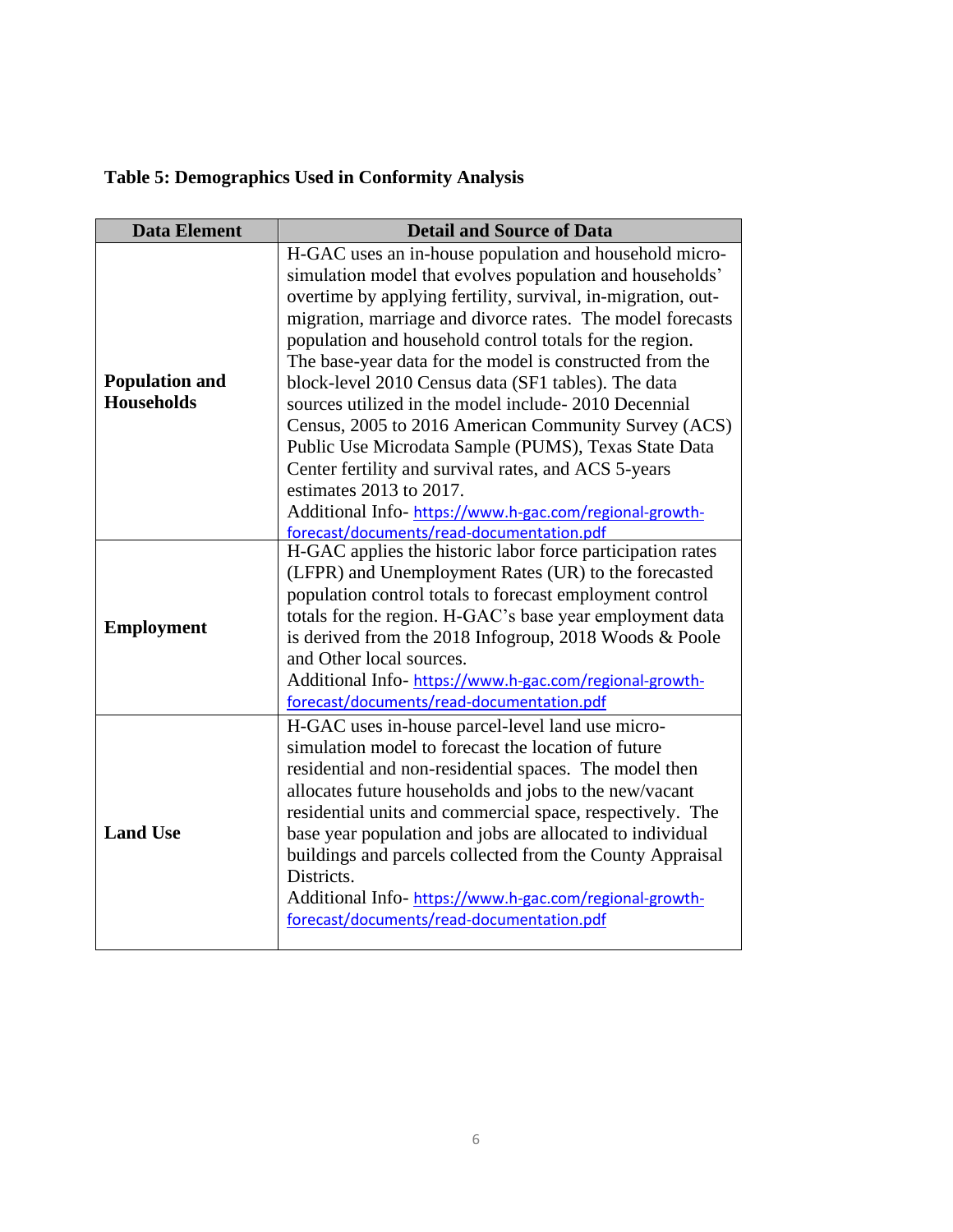# **3. Activity Detail**

#### **Table 6: Travel Demand Model**

| <b>Model Factor</b>                                                                                                 | <b>Detail and Methodology</b>                                                                                                                                                                                  |
|---------------------------------------------------------------------------------------------------------------------|----------------------------------------------------------------------------------------------------------------------------------------------------------------------------------------------------------------|
| <b>Model Validation Year</b>                                                                                        | 2016                                                                                                                                                                                                           |
| <b>Software</b>                                                                                                     | Cube Voyager                                                                                                                                                                                                   |
| <b>Mode Split/Mode Choice</b>                                                                                       | Updated and simplified model with help from<br><b>Houston METRO</b>                                                                                                                                            |
| <b>Vehicle Miles Travel</b><br>(VMT)<br><b>Highway Performance</b><br><b>Monitoring System</b><br>(HPMS) Adjustment | H-GAC will adjust the forecasted VMT to<br>TxDOT's HPMS for all roadway facilities. The<br>HPMS adjustment factor is calculated below and<br>will be discussed in detail in Appendix 4 of the final<br>report. |
| VMT adjustment -<br><b>Seasonal Adjustment</b><br><b>Factor</b>                                                     | Refer to Table 6a below for factors.                                                                                                                                                                           |
| <b>Time Periods Designation</b>                                                                                     | Refer to Table 6b below for designations.                                                                                                                                                                      |
| <b>Hourly Factors</b>                                                                                               | Refer to Table 6c below                                                                                                                                                                                        |
| <b>Counties Covered by</b><br>Model                                                                                 | Harris, Galveston, Brazoria, Fort Bend,<br>Montgomery, Liberty, Chambers and Waller. <sup>1</sup>                                                                                                              |

The factor used to reconcile model estimated regional VMT to HPMS estimated regional VMT is calculated by dividing the HPMS estimated average non-summer weekday VMT as follows:

2016 HPMS Adjustment Factor Calculation

- = (HPMS estimated ANSWT) / (Model estimated ANSWT)
- = (172,203,352) / (186,710,076)
- $= 0.93837$

-------------------------------------------------------------------------------------------------------------

<sup>1</sup>The counties affected by the 2008 8-hr Ozone Standard are: Harris, Galveston, Brazoria, Fort Bend, Montgomery, Liberty, Chambers and Waller. The counties affected by the 2015 8-hr Ozone Standard are: Harris, Galveston, Brazoria, Fort Bend, Montgomery and Chambers. Consistent with 40 CFR 93.109(c)(2) eight counties will be used to model the conformity determination for both standards: : [https://www.ecfr.gov/current/title-40/chapter-](https://www.ecfr.gov/current/title-40/chapter-I/subchapter-C/part-93)[I/subchapter-C/part-93](https://www.ecfr.gov/current/title-40/chapter-I/subchapter-C/part-93)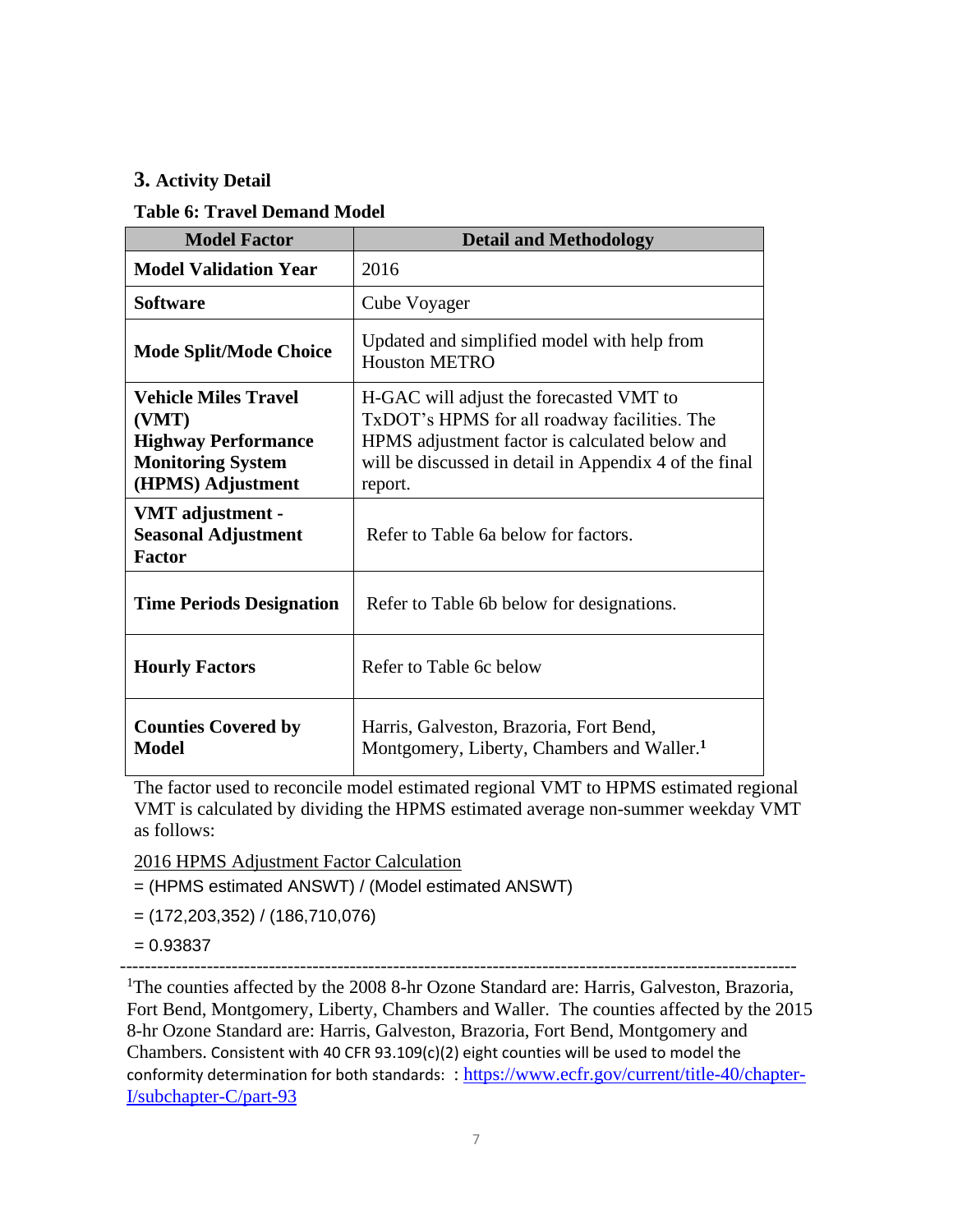# **Table 6a: Seasonal Adjustment Factors\***

|                       | <b>County</b>                                                     | <b>Factors</b> |
|-----------------------|-------------------------------------------------------------------|----------------|
| Weekday summer        | Harris, Brazoria, Fort Bend, Galveston,<br>Montgomery, and Waller | 1.01341        |
| <b>June to August</b> | Liberty, Chambers                                                 | 0.98644        |

\*Data from Texas A&M Transportation Institute

Seasonal adjustment factors are used to adjust the Travel Demand Model (TDM) and estimated intrazonal VMT to summer weekday VMT. The adjustment factors were developed using aggregated Automated Traffic Recorder (ATR) data for the years 2010- 2019. These factors, provided in Table 6a, were calculated by dividing the average day-ofweek (weekday) count for the June – August episode by the Annual Non-Summer Weekday Traffic (ANSWT) count.

Two seasonal factors are needed because there are two different sources for data. The counties of Liberty and Chambers belong to the Beaumont TxDOT District while the counties of Harris, Brazoria, Fort. Bend, Galveston, Montgomery and Waller belong to the Houston TxDOT District.

| <b>Table 6b: Time Period Designations</b> |  |  |  |  |  |  |
|-------------------------------------------|--|--|--|--|--|--|
|-------------------------------------------|--|--|--|--|--|--|

| <b>Hours</b>               | <b>Designations</b> |
|----------------------------|---------------------|
| $12:00$ a.m. $-12:59$ a.m. | Overnight           |
| $1:00$ a.m. $-1:59$ a.m.   | Overnight           |
| $2:00$ a.m. $-2:59$ a.m.   | Overnight           |
| 3:00 a.m. $-3:59$ a.m.     | Overnight           |
| 4:00 a.m. $-4:59$ a.m.     | Overnight           |
| $5:00$ a.m. $-5:59$ a.m.   | Overnight           |
| $6:00$ a.m. $-6:59$ a.m.   | <b>AM</b> Peak      |
| 7:00 a.m. $-7:59$ a.m.     | <b>AM</b> Peak      |
| $8:00$ a.m. $-8:59$ a.m.   | <b>AM Peak</b>      |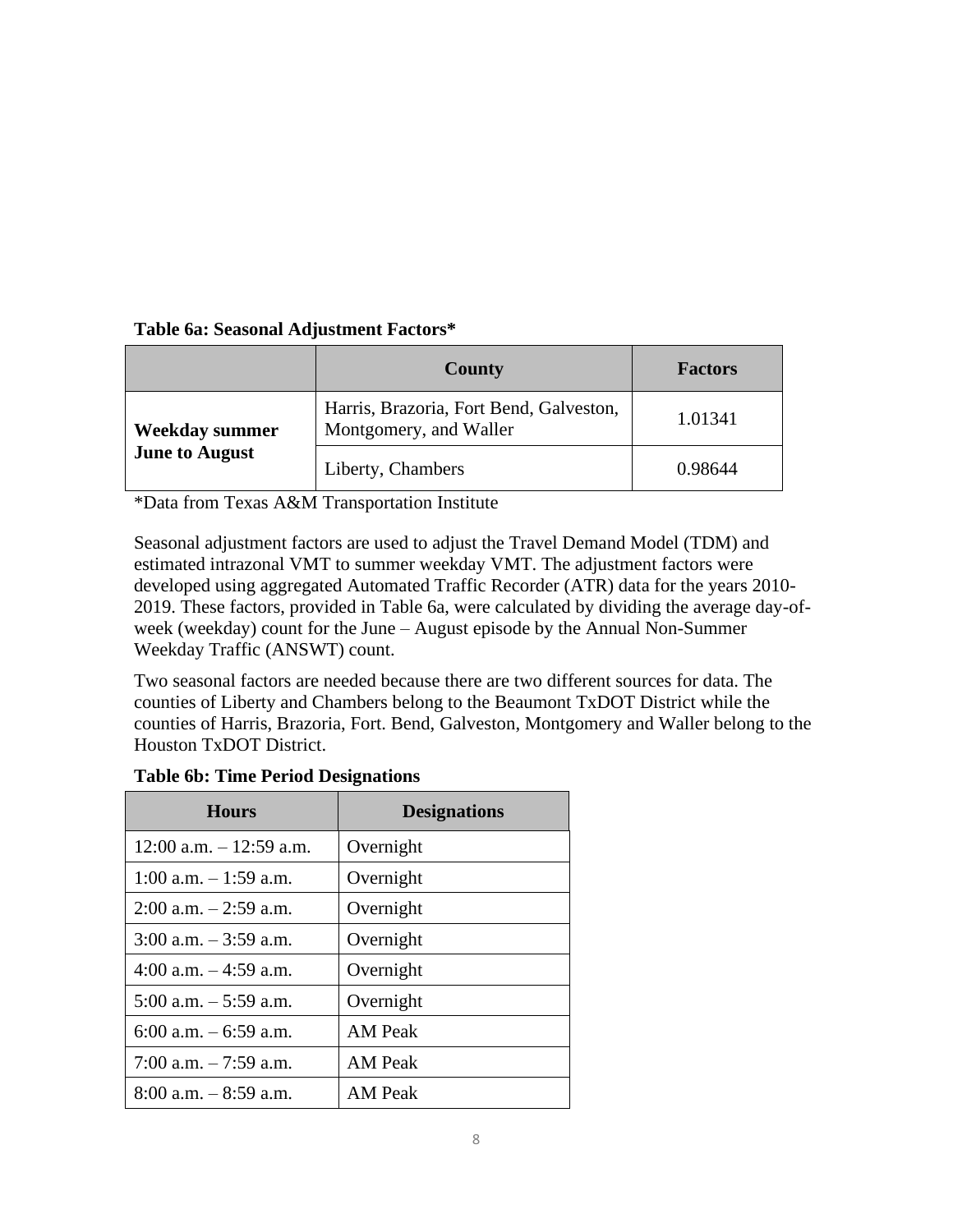| <b>Hours</b>               | <b>Designations</b> |
|----------------------------|---------------------|
| $9:00$ a.m. $-9:59$ a.m.   | Midday              |
| $10:00$ a.m. $-10:59$ a.m. | Midday              |
| $11:00$ a.m. $-11:59$ a.m. | Midday              |
| $12:00$ p.m. $-12:59$ p.m. | Midday              |
| $1:00$ p.m. $-1:59$ p.m.   | Midday              |
| $2:00$ p.m. $-2:59$ p.m.   | Midday              |
| 3:00 p.m. $-$ 3:59 p.m.    | <b>PM</b> Peak      |
| 4:00 p.m. $-$ 4:59 p.m.    | <b>PM</b> Peak      |
| 5:00 p.m. $-$ 5:59 p.m.    | PM Peak             |
| 6:00 p.m. $-$ 6:59 p.m.    | <b>PM</b> Peak      |
| 7:00 p.m. $-7:59$ p.m.     | Overnight           |
| $8:00$ p.m. $-8:59$ p.m.   | Overnight           |
| 9:00 p.m. $-$ 9:59 p.m.    | Overnight           |
| $10:00$ p.m. $-10:59$ p.m. | Overnight           |
| $11:00$ p.m. $-11:59$ p.m. | Overnight           |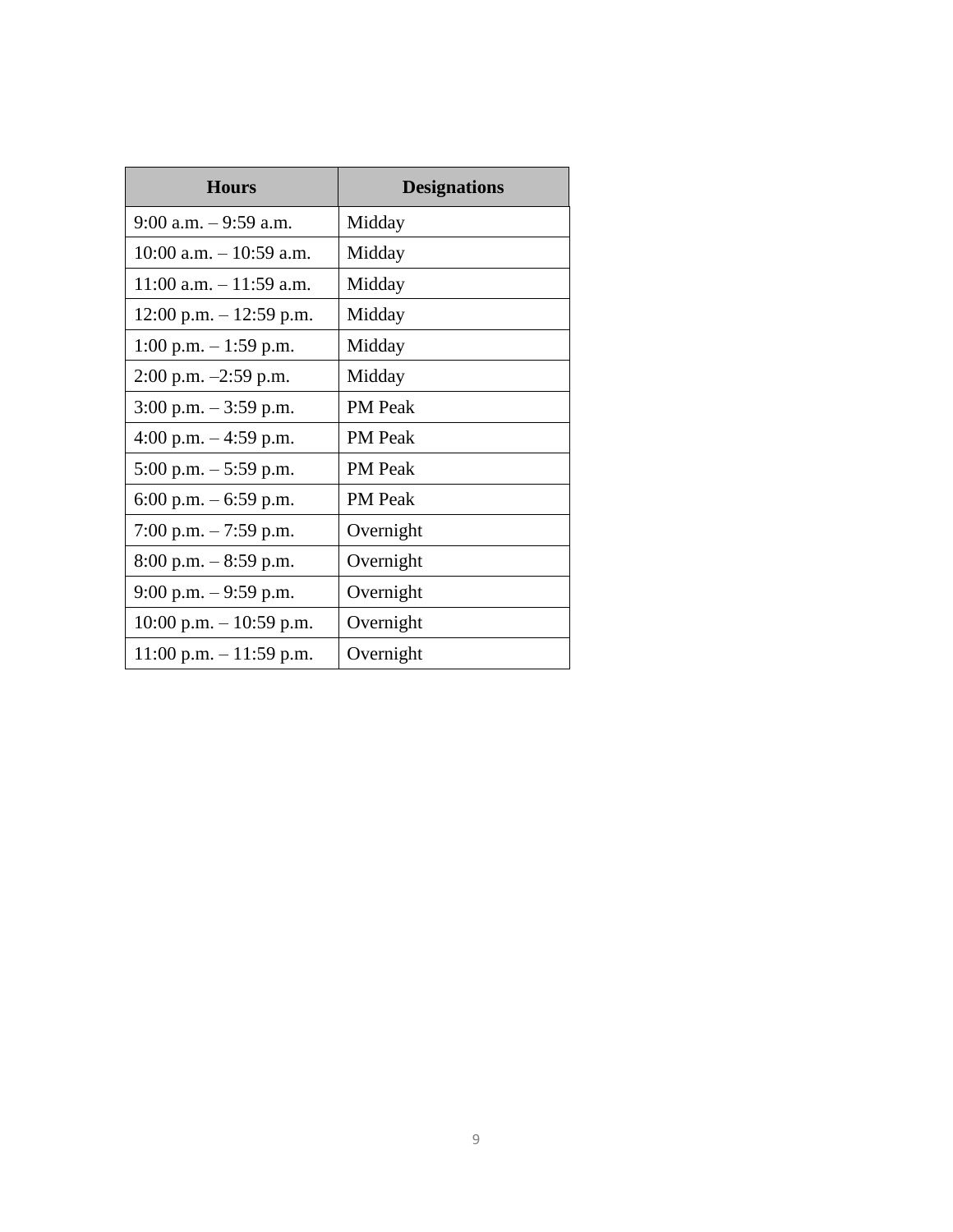# **Table 6c: Hourly Factors\***

| HGB region average summer weekday hourly travel factors |                |          |          |  |
|---------------------------------------------------------|----------------|----------|----------|--|
| <b>Hours Description</b>                                | Periods        | 24-hour  | 4-period |  |
| 12:00 a.m. - 12:59 a.m.                                 | Overnight      | 0.009164 | 0.039330 |  |
| $1:00$ a.m. $-1:59$ a.m.                                | Overnight      | 0.006058 | 0.026000 |  |
| $2:00$ a.m. $-2:59$ a.m.                                | Overnight      | 0.005639 | 0.024202 |  |
| $3:00$ a.m. $-3:59$ a.m.                                | Overnight      | 0.006211 | 0.026656 |  |
| $4:00$ a.m. $-4:59$ a.m.                                | Overnight      | 0.013328 | 0.057201 |  |
| 5:00 a.m. - 5:59 a.m.                                   | Overnight      | 0.038017 | 0.163162 |  |
| $6:00$ a.m. $-6:59$ a.m.                                | AM Peak        | 0.062469 | 0.334676 |  |
| $7:00$ a.m. $-7:59$ a.m.                                | AM Peak        | 0.066920 | 0.358523 |  |
| 8:00 a.m. - 8:59 a.m.                                   | AM Peak        | 0.057266 | 0.306801 |  |
| $9:00$ a.m. $-9:59$ a.m.                                | Midday         | 0.051661 | 0.161257 |  |
| 10:00 a.m. - 10:59 a.m.                                 | Midday         | 0.050387 | 0.157280 |  |
| 11:00 a.m. - 11:59 a.m.                                 | Midday         | 0.052108 | 0.162652 |  |
| 12:00 p.m. - 12:59 p.m.                                 | Midday         | 0.053986 | 0.168515 |  |
| 1:00 p.m. $-$ 1:59 p.m.                                 | Midday         | 0.054713 | 0.170784 |  |
| 2:00 p.m. -2:59 p.m.                                    | Midday         | 0.057509 | 0.179512 |  |
| $3:00$ p.m. $-3:59$ p.m.                                | <b>PM Peak</b> | 0.062908 | 0.241973 |  |
| 4:00 p.m. $-$ 4:59 p.m.                                 | PM Peak        | 0.067456 | 0.259467 |  |
| 5:00 p.m. $-5:59$ p.m.                                  | PM Peak        | 0.070399 | 0.270788 |  |
| 6:00 p.m. $-6:59$ p.m.                                  | <b>PM Peak</b> | 0.059216 | 0.227772 |  |
| 7:00 p.m. - 7:59 p.m.                                   | Overnight      | 0.046370 | 0.199011 |  |
| $8:00$ p.m. $-8:59$ p.m.                                | Overnight      | 0.036011 | 0.154552 |  |
| 9:00 p.m. - 9:59 p.m.                                   | Overnight      | 0.031184 | 0.133836 |  |
| 10:00 p.m. $-$ 10:59 p.m.                               | Overnight      | 0.024436 | 0.104875 |  |
| 11:00 p.m. $-$ 11:59 p.m.                               | Overnight      | 0.016584 | 0.071175 |  |

\*Data from Texas A&M Transportation Institute – Hourly factors calculated using 2010--2019 ATR data.

# **Table 7: Projects**

| <b>Project Element</b>                   | <b>Description</b>          |
|------------------------------------------|-----------------------------|
| <b>Regionally Significant Definition</b> | Please see definition below |
| <b>Projects that trigger conformity</b>  | Please see below            |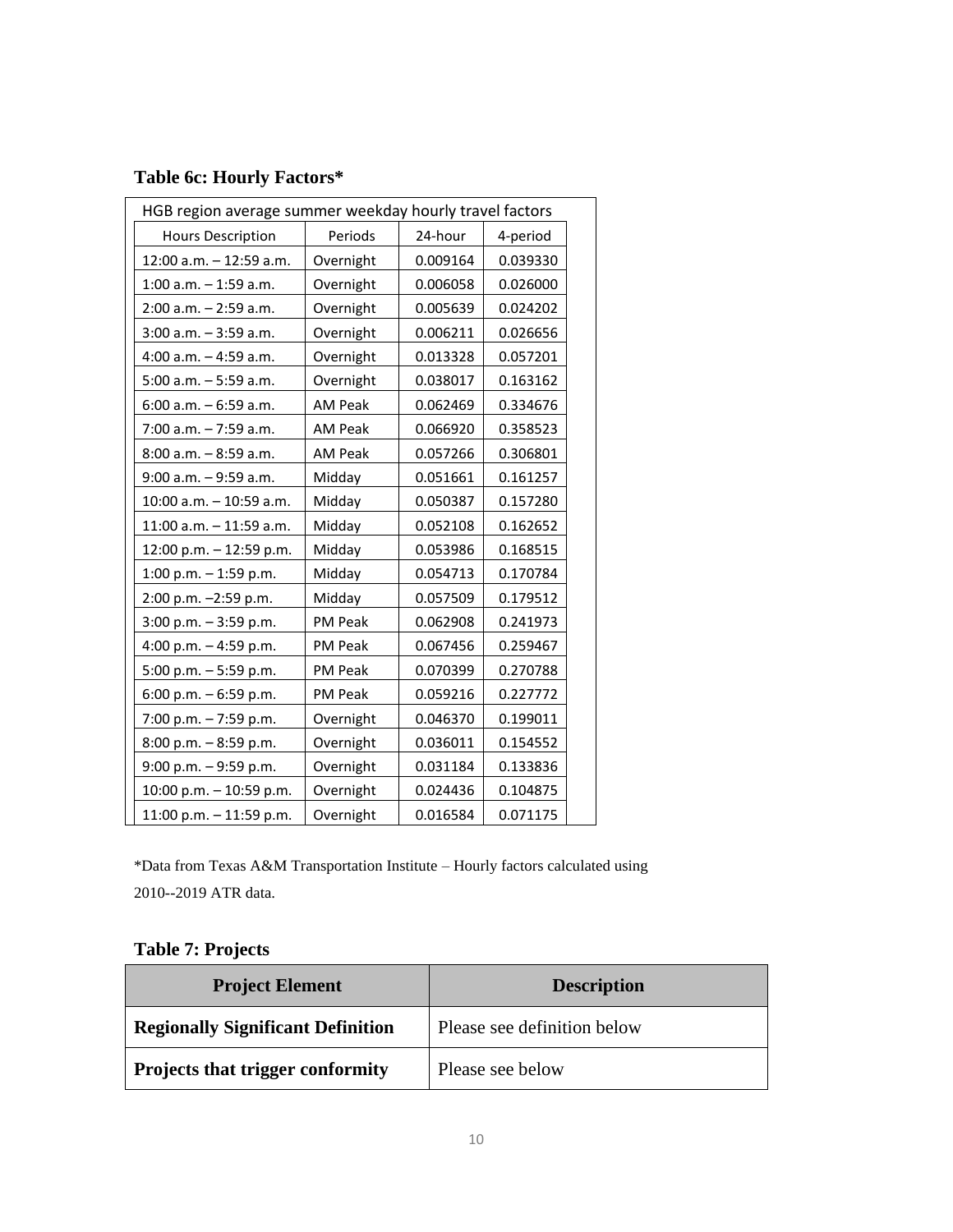|                             | H-GAC does not anticipate taking off-<br>model credit for CMAQ projects within |
|-----------------------------|--------------------------------------------------------------------------------|
| <b>CMAQ</b> projects        | this conformity. All RTP projects, including                                   |
|                             | CMAQ projects, will be identified in                                           |
|                             | Appendix 3.                                                                    |
|                             | All RTP projects will be identified in                                         |
| <b>Non-Federal Projects</b> | Appendix 3, including regionally                                               |
|                             | significant projects which do not require                                      |
|                             | federal funds or other approvals.                                              |
|                             | All RTP projects will be identified in                                         |
|                             | Appendix 3. A listing of activities eligible                                   |
| <b>Exempt Projects</b>      | for grouping is contained in Appendix J of                                     |
|                             | the 2021-2024 TIP as well as listing of                                        |
|                             | grouped projects.                                                              |
|                             | All RTP projects will be identified in                                         |
| )ther                       | Appendix 3.                                                                    |

#### **Regionally Significant Definition:**

Regionally Significant Roadway Projects

Non-exempt projects<sup>1</sup> on regionally significant roadways will be treated as regionally significant projects if they:

provide additional through traffic lanes greater than 1 mile in length;

construct a bypass to a principal arterial/interstate along on a new alignment;

add or extend freeway auxiliary/weaving lanes from one interchange to a point beyond the next interchange;

construct a new interchange that provides access from or allows movement between facilities that was not previously possible; and/or

remove an existing interchange and result in the elimination of access from or movement between facilities which previously existed.

Regionally significant roadways are limited to:

all freeways, tollways and other highways classified as principal arterial or higher; and select highways currently designated as minor arterials that serve significant interregional

and intraregional travel and connect rural population centers not already served by a principal arterial or connect with intermodal transportation terminals not already served by a principal arterial.

Regionally Significant Transit Projects

Any transit facility within an exclusive right-of-way ("fixed guideway") that offers an alternative to regional highway travel including light rail, commuter rail, bus rapid transit, and barrier separated HOV lanes will be considered regionally significant.

<sup>1</sup> Non-exempt projects include all projects that are not identified under 40 CFR § 93.126 and 40 CFR § 93.127 as exempt or exempt from regional emissions analysis.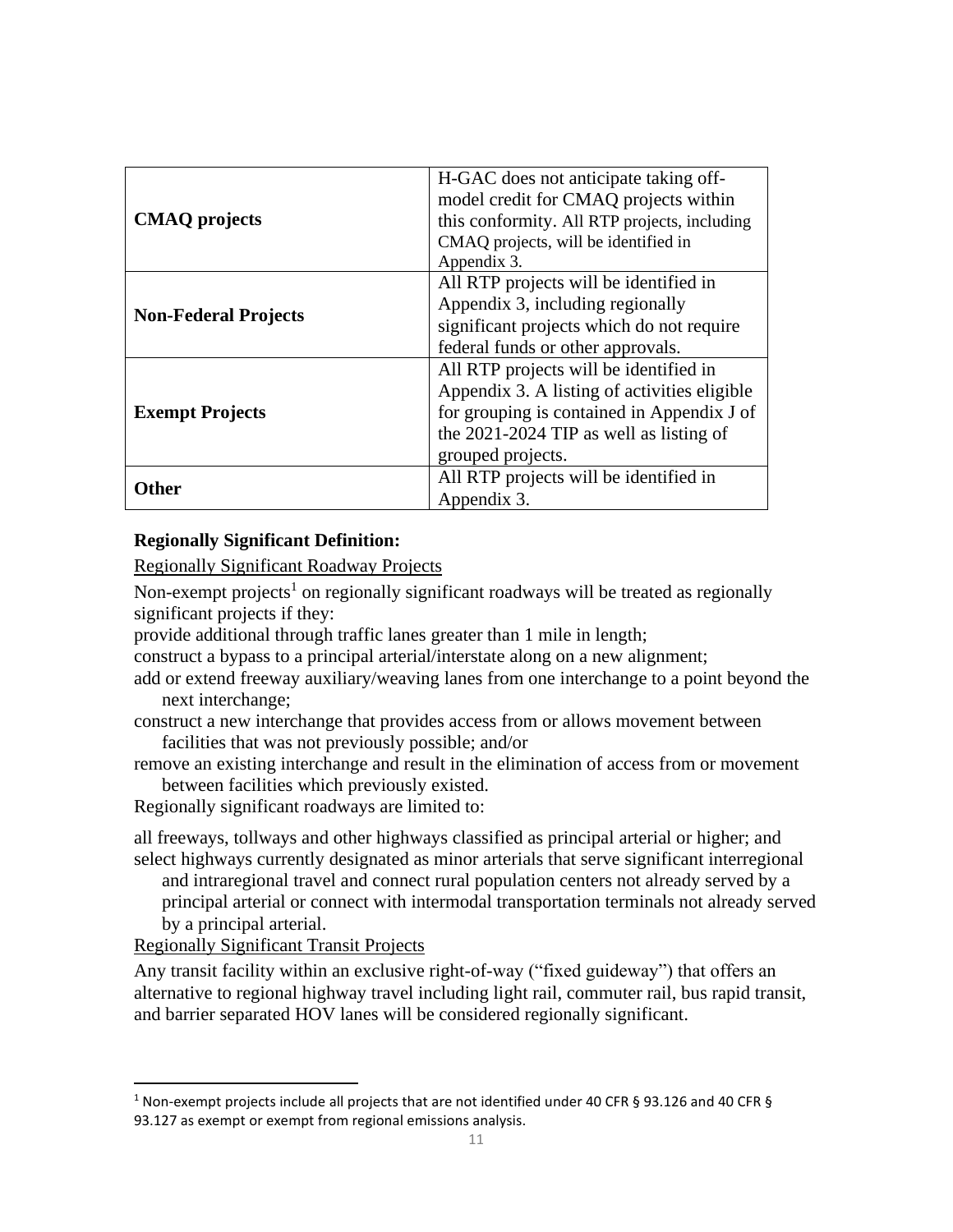# **Other Projects**

The regional significance of non-exempt projects not addressed in the above statements will be decided on a case-by-case basis through the interagency consultation process. The consultation will occur before taking the plan to TPC (either plan or TIP revision), and prior to the environmental determination.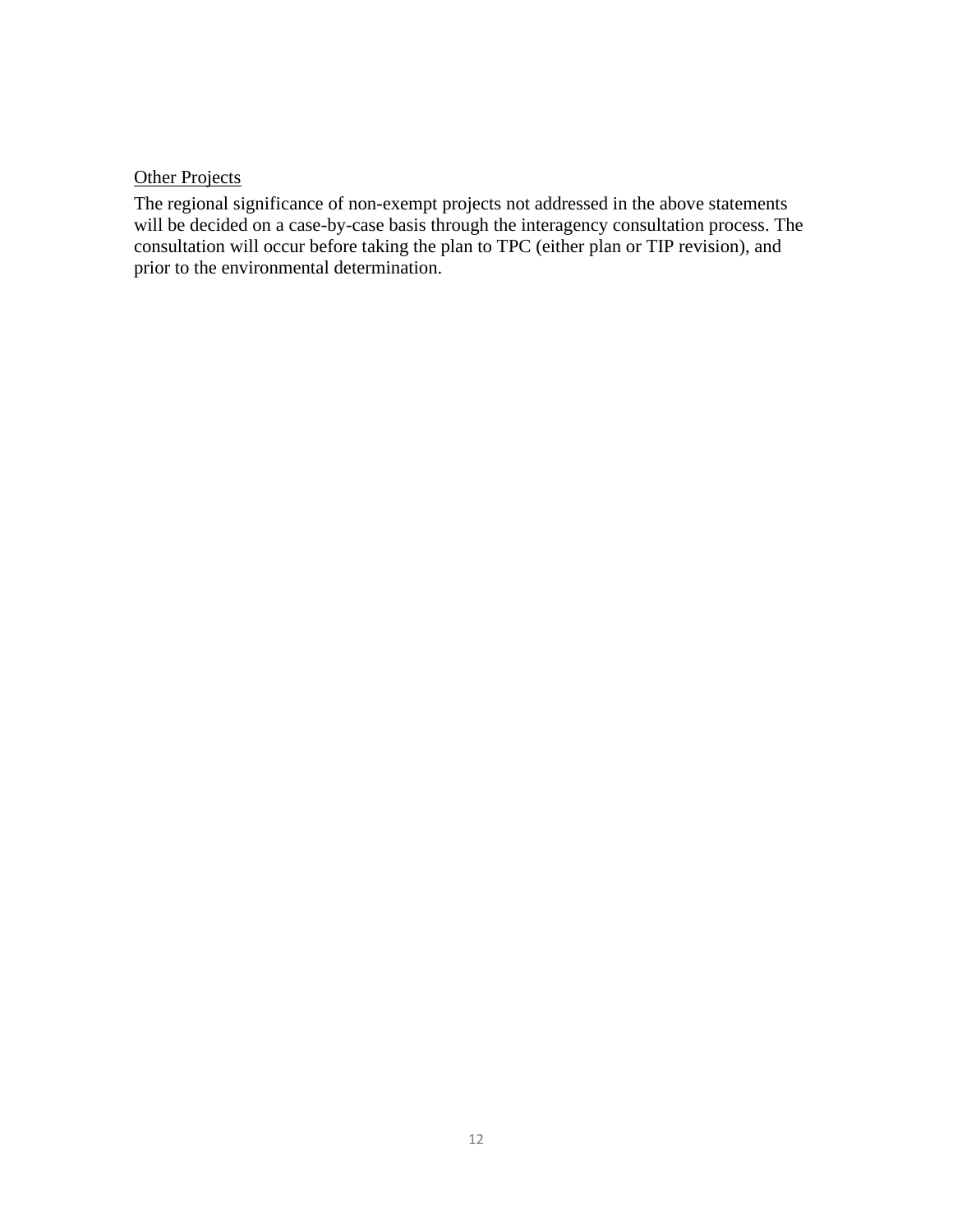# **4. Emissions Detail (MOVES Air Quality Emission Model Information)**

# **Table 8: MOVES2014b Modeled Pollutants**

| <b>Command</b>   | <b>Function/Description</b>                       | <b>Input Parameter</b><br><b>Source/Value</b> |
|------------------|---------------------------------------------------|-----------------------------------------------|
| <b>Pollutant</b> | Defines the basic set of<br>pollutants to report. | NO <sub>x</sub> , VOC                         |

#### **Table 9: Model External Conditions**

| <b>Utility used</b>           | <b>Spatial Emission Estimator (SEE) developed by</b><br>$ERG*$                                                                                                                                                            |
|-------------------------------|---------------------------------------------------------------------------------------------------------------------------------------------------------------------------------------------------------------------------|
| <b>Emission Model Version</b> | MOVES2014b                                                                                                                                                                                                                |
| <b>Analysis Year Runs</b>     | 2020, 2030, 2040, 2045                                                                                                                                                                                                    |
| <b>Time Periods</b>           | AM, MD, PM, OV                                                                                                                                                                                                            |
| <b>Pollutants Reported</b>    | $NOX$ , VOC                                                                                                                                                                                                               |
| <b>Evaluation Month</b>       | July                                                                                                                                                                                                                      |
| <b>Inputs to SEE</b>          | Hourly VMT per link and speeds, link definitions,<br>time period designation, road type and speed, and<br>VMT mix and emission factors from MOVES<br>model. Inputs will be provided in Appendix 9 of<br>the final report. |

\*Detailed information concerning SEE will be included in Appendix 8 of the final report

#### **Table 10: MOVES2014b Input Parameters and Source**

| Input<br><b>Parameter</b><br><b>Name</b> | <b>Description</b>                                                                                                                                                                                                                  | <b>Source</b>                                                             |
|------------------------------------------|-------------------------------------------------------------------------------------------------------------------------------------------------------------------------------------------------------------------------------------|---------------------------------------------------------------------------|
| <b>Source Type</b><br><b>Population</b>  | Input the number of vehicles in the geographic<br>area, which will be modeled for each vehicle<br>type. A module is used to convert<br>MOVES2014b based TXDMV registration<br>data for each county into 13 MOVES SUT<br>population. | <b>TXDMV</b> registration data for End<br>of Year 2018 (latest available) |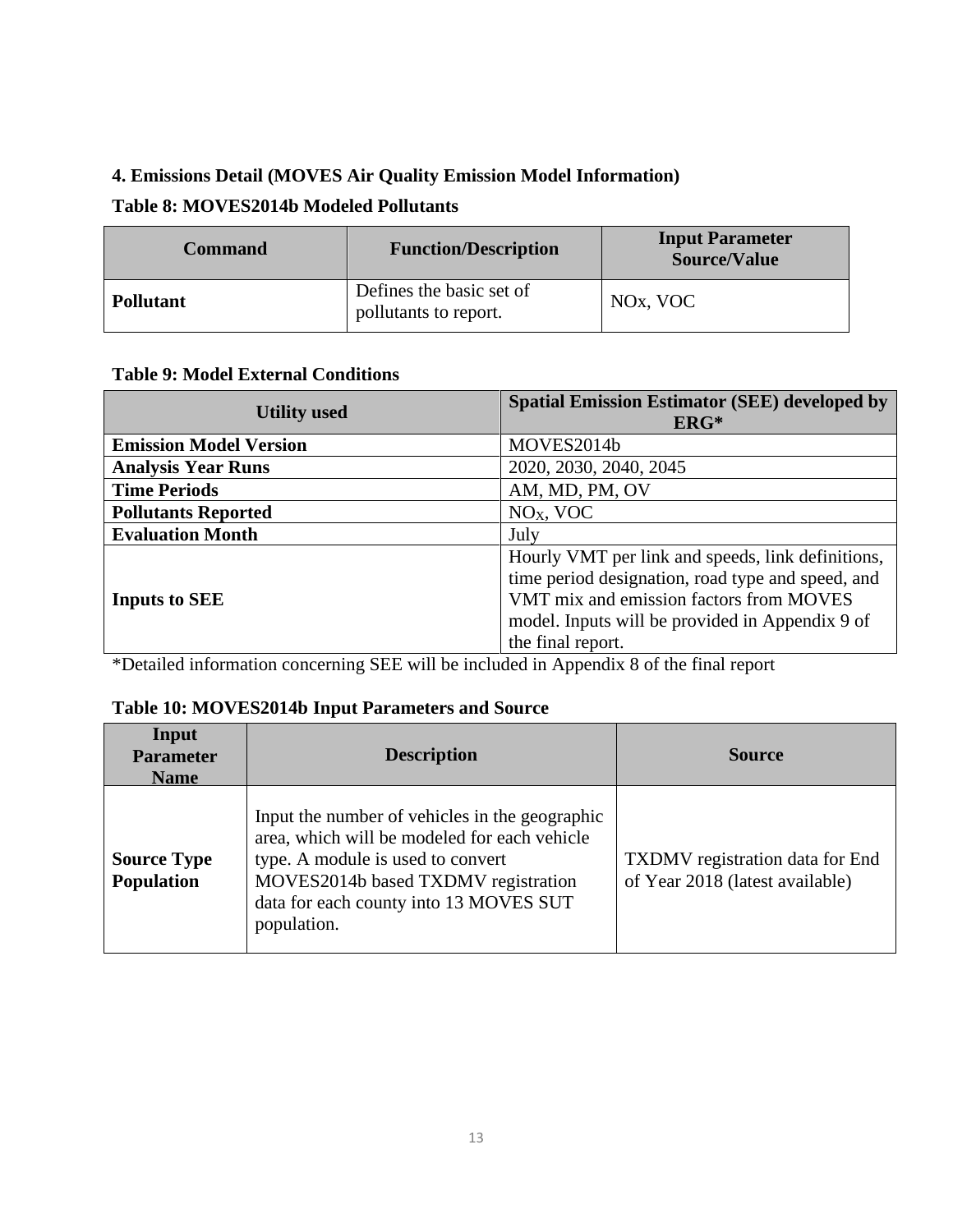| Input<br><b>Parameter</b><br><b>Name</b>                              | <b>Description</b>                                                                                                                                                                                                                                                                                                              | <b>Source</b>                                                                                              |
|-----------------------------------------------------------------------|---------------------------------------------------------------------------------------------------------------------------------------------------------------------------------------------------------------------------------------------------------------------------------------------------------------------------------|------------------------------------------------------------------------------------------------------------|
| <b>Source Type</b><br>Age<br><b>Distribution</b>                      | Input that provides the distribution of vehicle<br>counts by age for each calendar year and<br>vehicle type. TXDMV registration data is used<br>to estimate the age distribution of vehicle<br>types up to 30 years. The distribution of Age<br>fractions should sum up to 1.0 for all vehicle<br>types for each analysis year. | TXDMV registration data for End<br>of Year 2018 (latest available);<br><b>MOVES</b> default used for buses |
| <b>Vehicle Type</b><br><b>VMT</b>                                     | County-specific VMT is distributed to 6<br>HPMS vehicle types.                                                                                                                                                                                                                                                                  | NA                                                                                                         |
| <b>Average Speed</b><br><b>Distribution</b>                           | Input average speed data specific to vehicle<br>type, road type, and time of day/type of day<br>into 16 speed bins. The sum of speed<br>distribution to all speed bins for each road<br>type, vehicle type, and time/day type would be<br>1.0.                                                                                  | <b>Travel Model Output</b>                                                                                 |
| <b>Road Type</b><br><b>Distribution</b><br>(VMT<br><b>Fractions</b> ) | Input county specific VMT by road type. VMT<br>fraction is distributed between the road types<br>and must sum to 1.0 for each source type.                                                                                                                                                                                      | <b>Travel Model Output</b>                                                                                 |
| <b>Ramp Fraction</b>                                                  | Input county-specific fraction of ramp driving<br>time on rural and urban restricted roadway<br>type.                                                                                                                                                                                                                           | <b>Travel Model Output</b>                                                                                 |
| <b>Fuel Supply</b>                                                    | Input to assign existing fuels to counties,<br>months, and years, and to assign the associated<br>market share for each fuel.                                                                                                                                                                                                   | TCEQ, EPA Fuel Surveys and<br>default MOVES input where local<br>data unavailable. (Refer to Table<br>11)  |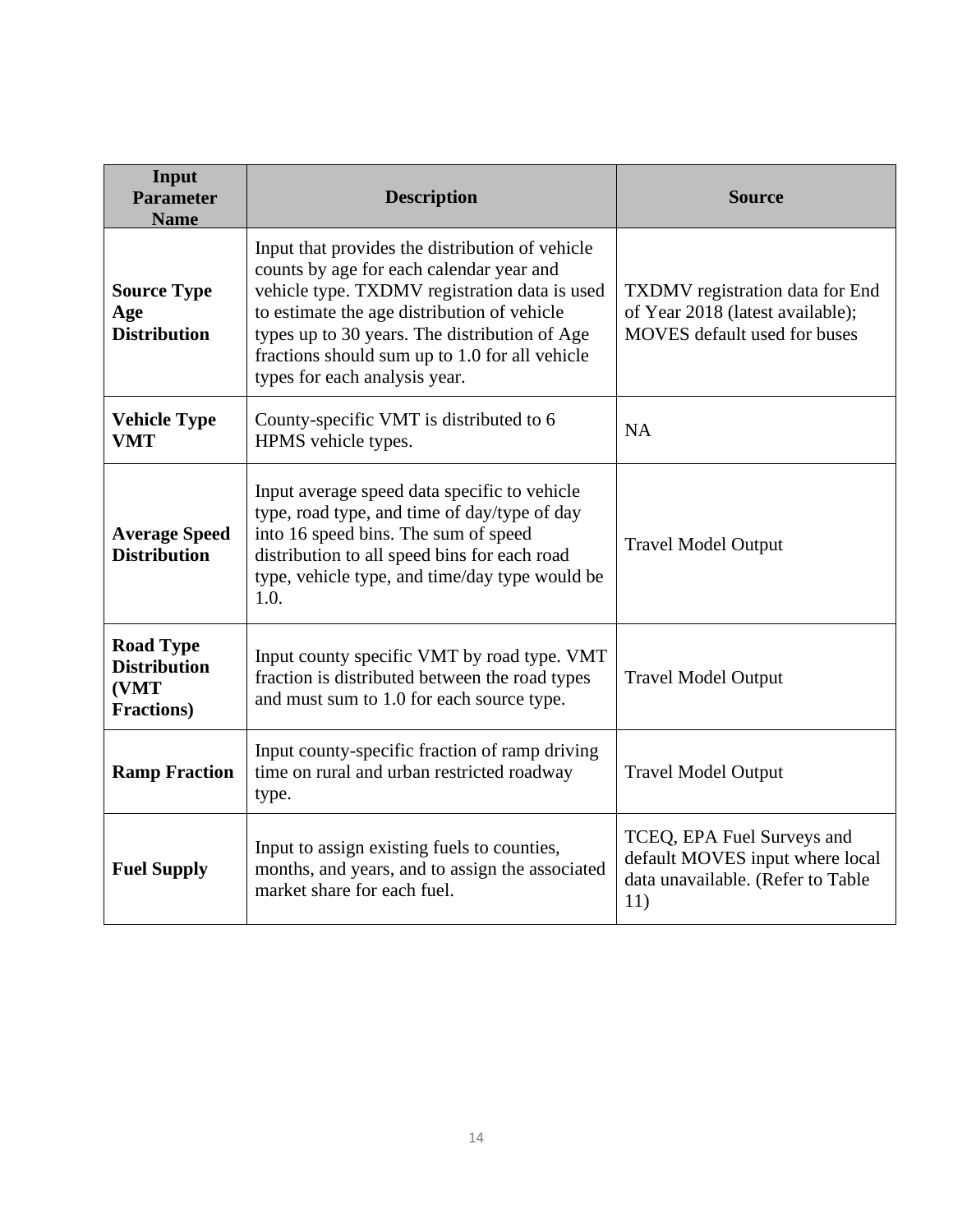| Input<br><b>Parameter</b><br><b>Name</b>                          | <b>Description</b>                                                                                                                                                 | <b>Source</b>                                                                                                                                                                                                                                                                                                                                                                                                                         |  |
|-------------------------------------------------------------------|--------------------------------------------------------------------------------------------------------------------------------------------------------------------|---------------------------------------------------------------------------------------------------------------------------------------------------------------------------------------------------------------------------------------------------------------------------------------------------------------------------------------------------------------------------------------------------------------------------------------|--|
| <b>Meteorology</b>                                                | County-specific data on temperature and<br>humidity.                                                                                                               | RFP SIP revision for 2008 8-hr<br>Ozone Standard for years 2020,<br>2030, 2040 and 2045<br>Appendix 10:<br>Regional data from TCEQ. HGB<br>area weather station data averages<br>for the 2011 June through August<br>period developed originally for the<br>2011 AERR inventories, TTI,<br>August 2012.<br>https://www.tceq.texas.gov/assets/<br>public/implementation/air/sip/hgb/<br>HGB_2016_AD_RFP/RFP/HGBR<br>FP_Appendix_10.pdf |  |
| <b>Fuel</b><br><b>Formulation</b>                                 | Input county-specific fuel properties in the<br>MOVES database.                                                                                                    | TCEQ, EPA Fuel Surveys and<br>default MOVES input where local<br>data unavailable. (Refer to Table<br>12)                                                                                                                                                                                                                                                                                                                             |  |
| <b>I/M Coverage</b>                                               | Input I/M coverage record for each<br>combination of pollutants, process, county,<br>fuel type, regulatory class and model year are<br>specified using this input. | Refer to Tables 13, 14, 15 and 16                                                                                                                                                                                                                                                                                                                                                                                                     |  |
| <b>Fuel Engine</b><br><b>Fraction</b> /<br><b>Diesel Fraction</b> | Input fuel engine fractions (i.e. gasoline vs.<br>diesel engine types in the vehicle population)<br>for all vehicle types.                                         | TXDMV registration data End of<br>Year 2018 (latest available);<br>MOVES default used for light-<br>duty vehicles and buses; county<br>regional data applied for heavy-<br>duty vehicles.                                                                                                                                                                                                                                             |  |

# **Table 11: MOVES2014b Fuel Supply**

| <b>Fuel Formulation ID 2020</b> | <b>Fuel Formulation ID 2021+</b> | <b>Market Share</b> |
|---------------------------------|----------------------------------|---------------------|
| 13724 (gasoline)                | 14724                            |                     |
| 30585 (diesel)                  | 30600                            |                     |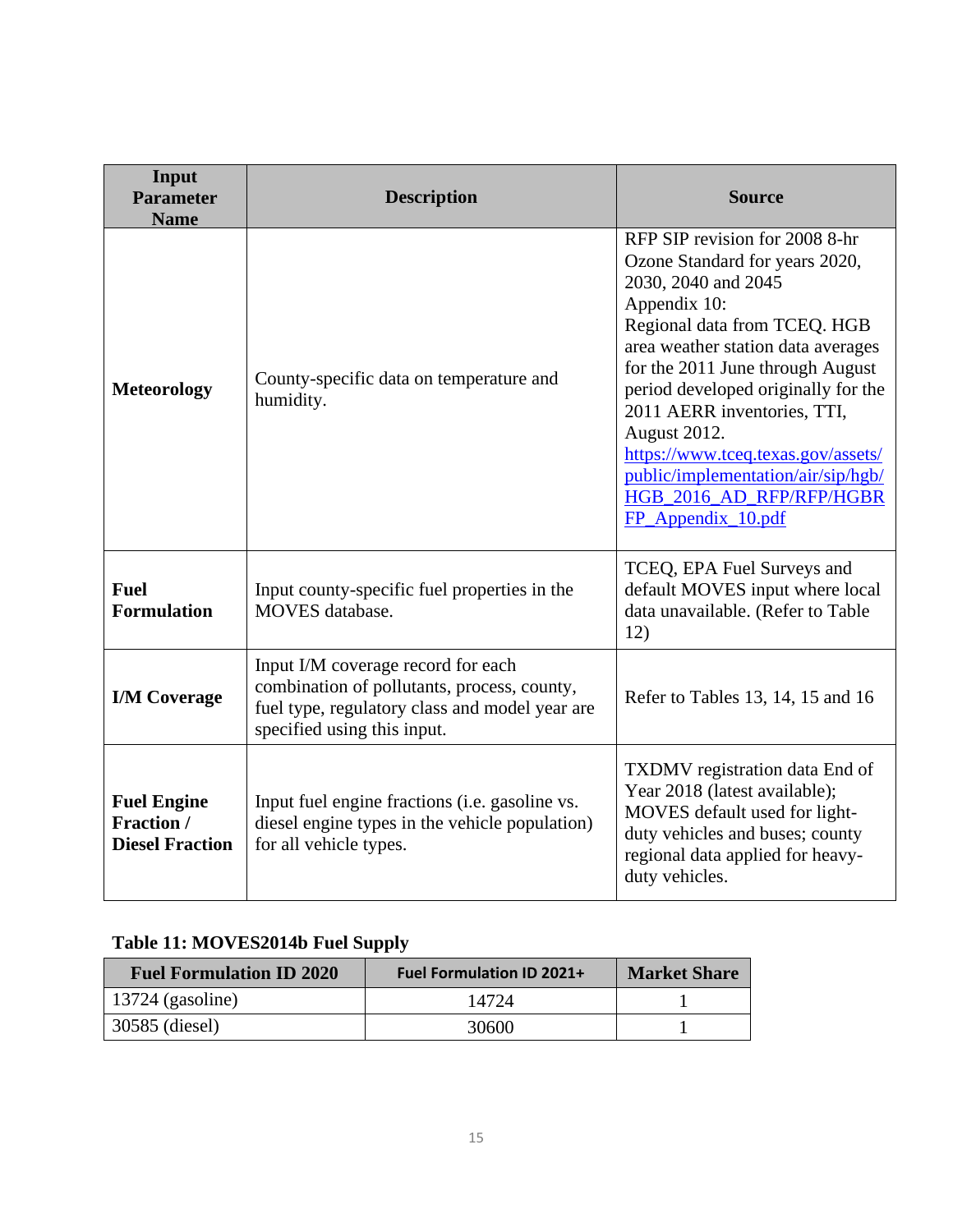| <b>Fuel Formulation</b>      | <b>Unit</b> | Reformulated Gasoline <sup>1</sup> |               | Diesel <sup>2</sup> |               |
|------------------------------|-------------|------------------------------------|---------------|---------------------|---------------|
| <b>Field</b>                 |             | 2020                               | $2021 +$      | 2020                | $2021 +$      |
| <b>Fuel Formulation ID</b>   |             | 13724                              | 14724         | 30585               | 30600         |
| <b>Fuel Subtype</b><br>ID    |             | 12                                 | 12            | 21                  | 21            |
| <b>RVP</b>                   | psi         | 7.15                               | 7.15          | $\setminus N$       | $\setminus N$ |
| <b>Sulfur Level</b>          | ppm         | 10.01                              | 10.00         | 5.85                | 6.00          |
| <b>ETOH Volume</b>           | vol.%       | 9.56                               | 9.56          | $\setminus N$       | $\setminus N$ |
| <b>MTBE Volume</b>           | vol.%       | 0                                  | $\mathbf 0$   | $\setminus N$       | $\setminus N$ |
| <b>ETBE Volume</b>           | vol.%       | 0                                  | $\mathbf 0$   | $\setminus N$       | $\setminus N$ |
| <b>TAME Volume</b>           | vol.%       | 0                                  | $\mathbf 0$   | $\setminus N$       | $\setminus N$ |
| <b>Aromatic Content</b>      | vol.%       | 16.89                              | 16.89         | $\setminus N$       | $\setminus N$ |
| <b>Olefin Content</b>        | vol.%       | 10.29                              | 10.29         | $\setminus N$       | $\setminus N$ |
| <b>Benzene Content</b>       | vol.%       | 0.42                               | 0.42          | $\setminus N$       | $\setminus N$ |
| e200                         | vap.%       | 48.26                              | 48.26         | $\setminus N$       | $\setminus N$ |
| e300                         | vap.%       | 84.89                              | 84.89         | $\setminus N$       | $\setminus N$ |
| <b>Vol to Wt Percent Oxy</b> |             | 0.3653                             | 0.3653        | $\setminus N$       | $\setminus N$ |
| <b>BioDieselEster Volume</b> | vol.%       | $\setminus N$                      | $\setminus N$ | 4.86                | 4.86          |
| <b>Cetane Index</b>          |             | $\setminus N$                      | $\setminus N$ | $\setminus N$       | $\setminus N$ |
| <b>PAH Content</b>           | vol.%       | $\setminus N$                      | $\setminus N$ | $\setminus N$       | $\setminus N$ |
| <b>T50</b>                   | deg. F      | 206.18                             | 206.18        | $\setminus N$       | $\setminus N$ |
| T90                          | deg. F      | 326.87                             | 326.87        | $\setminus N$       | $\setminus N$ |

# **Table 12: MOVES2014b Fuel Properties - Summer Gasoline and Diesel Fuel Formulation Inputs to MOVES for HGB Counties – 2020 and 2021 and Later Years.**

. <sup>1</sup>TTI (February 2021) based the RFG (Re-Formulated Gasoline) formulations on EPA's Houston RFG compliance surveys for summer 2020 (latest available). RFG properties are actual averages calculated as composites of averages by fuel grade (premium, mid-grade, and regular) using sales fractions based on Texas RFG sales volumes by grade data from the EIA. The RFG properties for 2021+ (future years) were also based on the latest available 2020 survey, except for sulfur, which was set to the expected future level (consistent with the Tier 3 standard). Fuel subtype ID 12 is 10% ethanol volume blended in gasoline (E10).

<sup>2</sup>The diesel sulfur level for the 2020 historical year is the statewide average developed from TCEQ's summer 2020 diesel fuel survey. Diesel sulfur for future years (2021+) was set to the expected future year value, consistent with the actual, relatively stable, statewide averages observed in the last four TCEQ fuel surveys (2011, 2014, 2017, 2020) and with EPA's latest analysis for inputs to MOVES. The biodiesel ester volume percent estimates were based on EIA (US Energy Information Administration) transportation sector biodiesel and diesel consumption estimates for Texas, by year, using latest available data (2018) for 2018 and later years. Fuel subtype ID 21 is biodiesel, in Texas, ULSD (Ultra-Low Sulfur Diesel) currently estimated with a blend of about 5% by volume biodiesel ester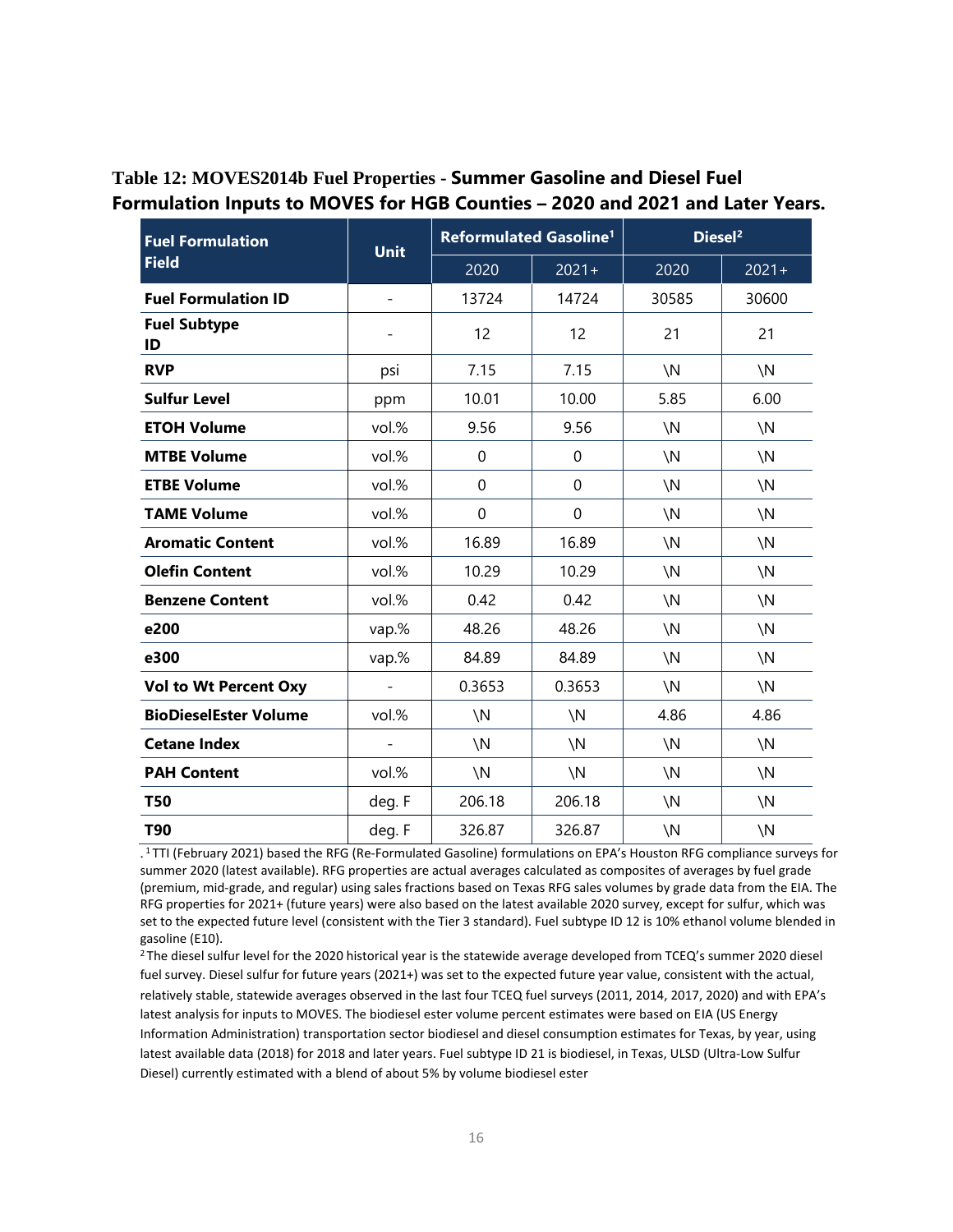Tables 13, 14, 15 and 16 contain the MOVES2014b I/M descriptive inputs, by analysis year, for the area counties subject to I/M. Brazoria, Fort Bend, Galveston, Harris, and Montgomery Counties are subject to I/M, but Chambers, Liberty, and Waller are not.

**Table 13: MOVES2014b I/M Descriptive Inputs for Analysis Year 2020**<sup>1</sup>

| <b>I/M Program ID</b><br>(Identifies program number with MOVES<br>database)           | 40                                 | 60                                             |
|---------------------------------------------------------------------------------------|------------------------------------|------------------------------------------------|
| <b>Pollutant Process ID</b><br>(Identifies pollutant process with MOVES<br>database)  | 101, 102, 201,<br>202, 301, 302    | 112                                            |
| Source Use Type (SUT) <sup>2,3</sup><br>(Identifies vehicle type with MOVES database) | 21, 31, 32                         | 21, 31, 32                                     |
| <b>Begin Model Year</b><br>(Calculated as YearID-24)                                  | 1996                               | 1996                                           |
| <b>End Model Year</b><br>(Calculated as YearID-2)                                     | 2018                               | 2018                                           |
| <b>Inspection Frequency</b><br>(Annual testing per program specifications)            | 1                                  | 1                                              |
| <b>Test Standards Description</b><br>(Describes test type)                            | $OBD4$ check                       | Evaporative<br>gas cap and<br><b>OBD</b> check |
| <b>Test Standards ID</b><br>(Identifies test with MOVES database)                     | 51                                 | 45                                             |
| <b>I/M Compliance</b>                                                                 | $SUT 21 =$<br>95.00%<br>$SUT 31 =$ | $SUT 21 =$<br>95.00%<br>$SUT 31 =$             |
| (Expected compliance percentage by $SUT$ ) <sup>5</sup>                               | 93.10%<br>$SUT 32 =$<br>87.40%     | 93.10%<br>$SUT 32 =$<br>87.40%                 |

 $\frac{1}{1}$  Acceleration simulation mode (ASM) is no longer required. It is part of the evaporative checks performed in the I/M program for OBD equipped vehicles (1996 and newer vehicles).

<sup>2</sup> SUTs listed represent the following vehicle types: SUT 21 represents passenger cars; SUT 31 represents passenger trucks; and SUT 32 represents light commercial trucks.

 $3$  From TCEQ AERR, for heavy-duty gasoline vehicles (i.e.,  $> 8,500$  lbs. GVWR), MOVES does not contain any combinations of I/M factors and mean base rates that yield I/M effects, except for the evaporative tank venting process; for light-duty gasoline vehicles, MOVES includes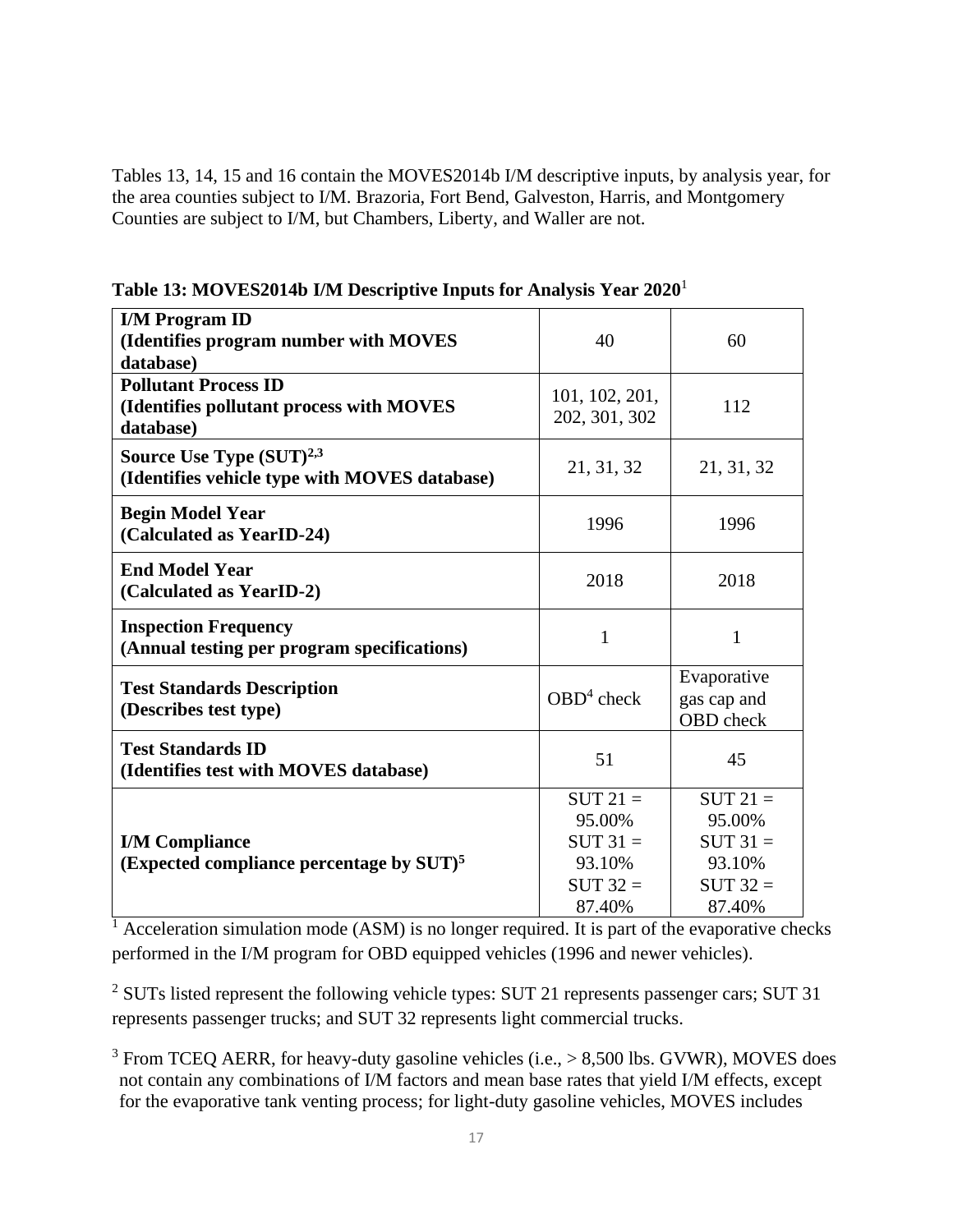both exhaust and evaporative I/M factors and mean base rates with I/M effects. Via the I/M compliance factor (note 2), the heavy-duty class I/M effects were not included – only light-duty gasoline vehicles (SUTs 21, 31, and 32) were flagged for use in the user input I/M coverage records. The processes/pollutants affected by I/M are exhaust running and exhaust start THC, CO, NOx, and tank vapor venting THC.

<sup>4</sup> On-board diagnostics

 $<sup>5</sup>$  I/M compliance factors have been updated using the latest Houston I/M program statistics</sup> (2019 I/M program data) provided by TCEQ, the updated I/M compliance factor calculation method per EPA's latest technical guidance on emissions inventory development for conformity (Pages 47-49, EPA-420-B-20-052, November 2020), and the MOVES2014b regulatory class coverage adjustments per EPA technical guidance on emissions inventory development for conformity using MOVES2014b (Appendix A, EPA-420-B-18-039, August 2018).

These latest available compliance factors are the expected future year compliance factor values (i.e., for all future years):

Passenger car: 95.00% Passenger truck: 93.10% Light commercial truck: 87.40%

| <b>I/M Program ID</b>                                                          |                |                                                |
|--------------------------------------------------------------------------------|----------------|------------------------------------------------|
| (Identifies program number with MOVES                                          | 40             | 60                                             |
| database)                                                                      |                |                                                |
| <b>Pollutant Process ID</b>                                                    | 101, 102, 201, |                                                |
| (Identifies pollutant process with MOVES                                       | 202, 301, 302  | 112                                            |
| database)                                                                      |                |                                                |
| Source Use Type $(SUT)^{2,3}$<br>(Identifies vehicle type with MOVES database) | 21, 31, 32     | 21, 31, 32                                     |
|                                                                                |                |                                                |
| <b>Begin Model Year</b>                                                        | 2006           | 2006                                           |
| (Calculated as YearID-24)                                                      |                |                                                |
| <b>End Model Year</b>                                                          | 2028           | 2028                                           |
| (Calculated as YearID-2)                                                       |                |                                                |
| <b>Inspection Frequency</b><br>(Annual testing per program specifications)     |                | 1                                              |
| <b>Test Standards Description</b><br>(Describes test type)                     | $OBD4$ check   | Evaporative<br>gas cap and<br><b>OBD</b> check |

# **Table 14: MOVES2014b I/M Descriptive Inputs for Analysis Year 2030**<sup>1</sup>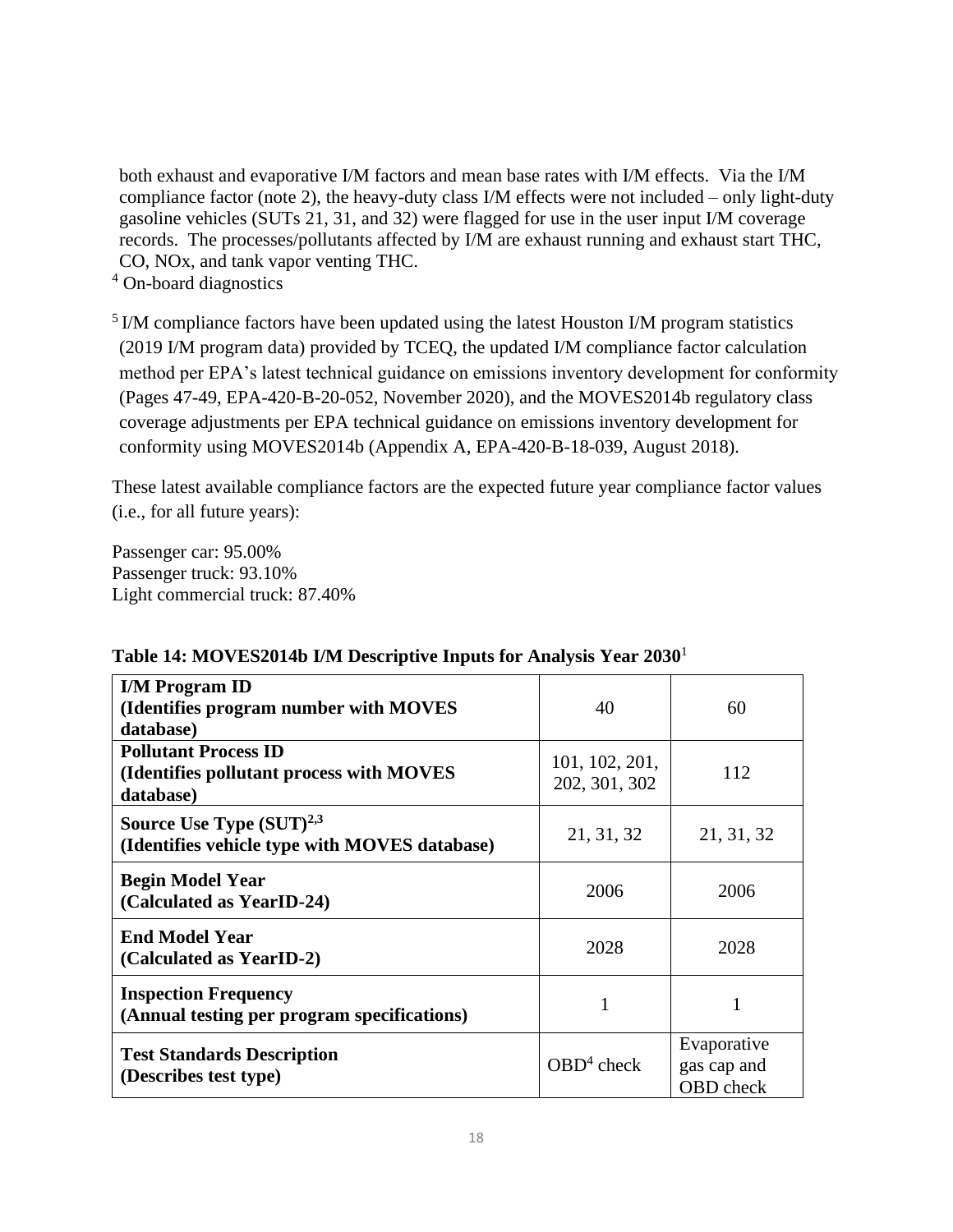| <b>Test Standards ID</b><br>(Identifies test with MOVES database)                | 51                                                                   | 45                                                                   |
|----------------------------------------------------------------------------------|----------------------------------------------------------------------|----------------------------------------------------------------------|
| <b>I/M Compliance</b><br>(Expected compliance percentage by $SUT$ ) <sup>5</sup> | $SUT 21 =$<br>95.00%<br>$SUT 31 =$<br>93.10%<br>$SUT 32 =$<br>87.40% | $SUT 21 =$<br>95.00%<br>$SUT 31 =$<br>93.10%<br>$SUT 32 =$<br>87.40% |

 $\frac{1}{1}$  Acceleration simulation mode (ASM) is no longer required. It is part of the evaporative checks performed in the I/M program for OBD equipped vehicles (1996 and newer vehicles).

<sup>2</sup> SUTs listed represent the following vehicle types: SUT 21 represents passenger cars; SUT 31 represents passenger trucks; and SUT 32 represents light commercial trucks.

 $3$  From TCEQ AERR, for heavy-duty gasoline vehicles (i.e.,  $> 8,500$  lbs. GVWR), MOVES does not contain any combinations of I/M factors and mean base rates that yield I/M effects, except for the evaporative tank venting process; for light-duty gasoline vehicles, MOVES includes both exhaust and evaporative I/M factors and mean base rates with I/M effects. Via the I/M compliance factor (note 2), the heavy-duty class I/M effects were not included – only light-duty gasoline vehicles (SUTs 21, 31, and 32) were flagged for use in the user input I/M coverage records. The processes/pollutants affected by I/M are exhaust running and exhaust start THC, CO, NOx, and tank vapor venting THC.

<sup>4</sup> On-board diagnostics

<sup>5</sup> I/M compliance factors have been updated using the latest Houston I/M program statistics (2019 I/M program data) provided by TCEQ, the updated I/M compliance factor calculation method per EPA's latest technical guidance on emissions inventory development for conformity (Pages 47-49, EPA-420-B-20-052, November 2020), and the MOVES2014b regulatory class coverage adjustments per EPA technical guidance on emissions inventory development for conformity using MOVES2014b (Appendix A, EPA-420-B-18-039, August 2018).

These latest available compliance factors are the expected future year compliance factor values (i.e., for all future years):

Passenger car: 95.00% Passenger truck: 93.10% Light commercial truck: 87.40%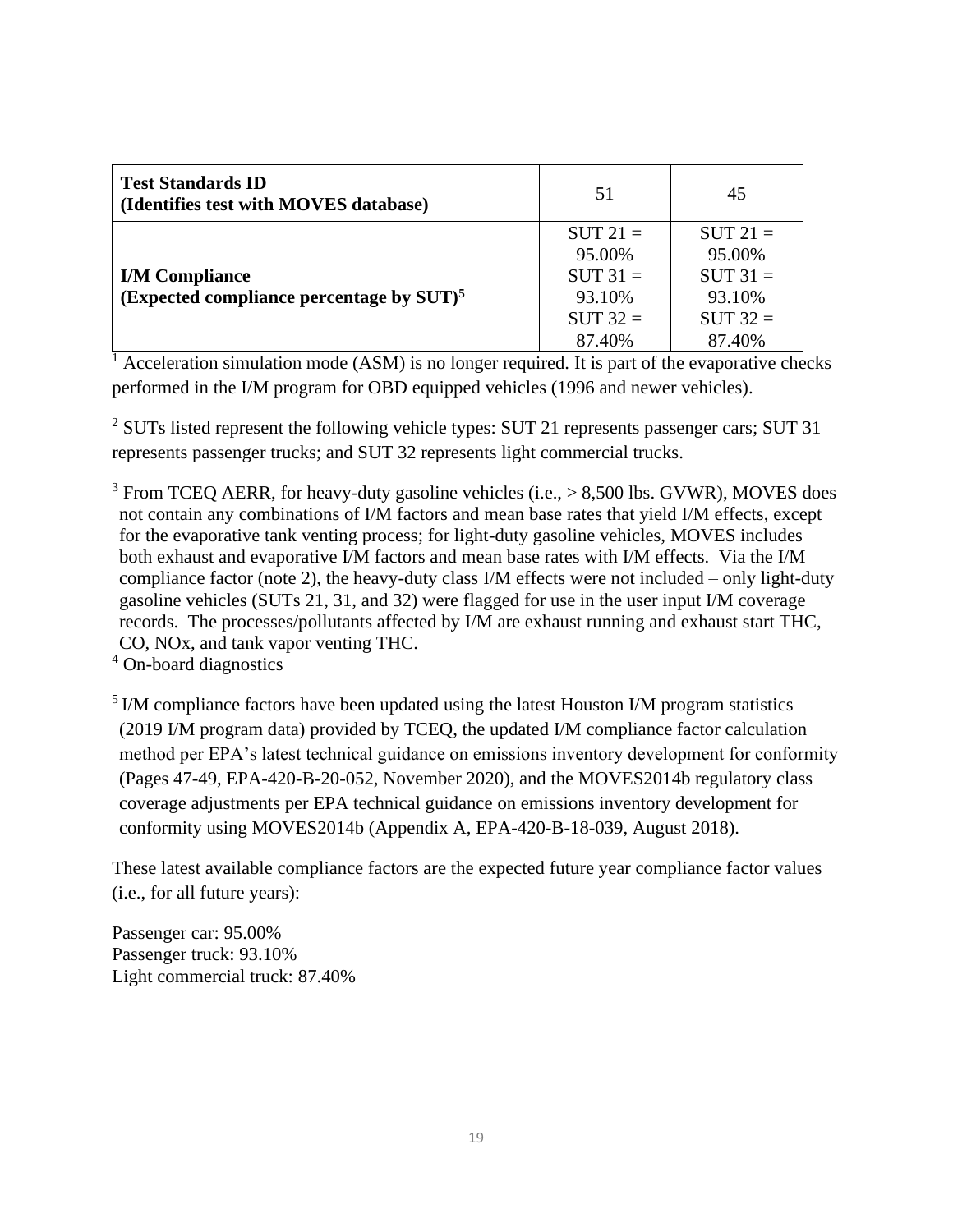| <b>I/M Program ID</b>                                |                |             |  |
|------------------------------------------------------|----------------|-------------|--|
| (Identifies program number with MOVES                | 40             | 60          |  |
| database)                                            |                |             |  |
| <b>Pollutant Process ID</b>                          |                |             |  |
| (Identifies pollutant process with MOVES             | 101, 102, 201, | 112         |  |
| database)                                            | 202, 301, 302  |             |  |
| Source Use Type $(SUT)^{2,3}$                        |                |             |  |
| (Identifies vehicle type with MOVES database)        | 21, 31, 32     | 21, 31, 32  |  |
|                                                      |                |             |  |
| <b>Begin Model Year</b>                              | 2016           | 2016        |  |
| (Calculated as YearID-24)                            |                |             |  |
| <b>End Model Year</b>                                |                |             |  |
| (Calculated as YearID-2)                             | 2038           | 2038        |  |
|                                                      |                |             |  |
| <b>Inspection Frequency</b>                          | 1              | 1           |  |
| (Annual testing per program specifications)          |                |             |  |
|                                                      |                | Evaporative |  |
| <b>Test Standards Description</b>                    | $OBD4$ check   | gas cap and |  |
| (Describes test type)                                |                | OBD check   |  |
| <b>Test Standards ID</b>                             |                |             |  |
| (Identifies test with MOVES database)                | 51             | 45          |  |
|                                                      | $SUT 21 =$     | $SUT 21 =$  |  |
|                                                      | 95.00%         | 95.00%      |  |
|                                                      | $SUT 31 =$     | $SUT 31 =$  |  |
| <b>I/M Compliance</b>                                | 93.10%         | 93.10%      |  |
| (Expected compliance percentage by SUT) <sup>5</sup> | $SUT 32 =$     | $SUT 32 =$  |  |
|                                                      |                |             |  |
|                                                      | 87.40%         | 87.40%      |  |

#### **Table 15: MOVES2014b I/M Descriptive Inputs for Analysis Year 2040**<sup>1</sup>

 $<sup>1</sup>$  Acceleration simulation mode (ASM) is no longer required. It is part of the evaporative checks</sup> performed in the I/M program for OBD equipped vehicles (1996 and newer vehicles).

<sup>2</sup> SUTs listed represent the following vehicle types: SUT 21 represents passenger cars; SUT 31 represents passenger trucks; and SUT 32 represents light commercial trucks.

 $3$  From TCEQ AERR, for heavy-duty gasoline vehicles (i.e.,  $> 8,500$  lbs. GVWR), MOVES does not contain any combinations of I/M factors and mean base rates that yield I/M effects, except for the evaporative tank venting process; for light-duty gasoline vehicles, MOVES includes both exhaust and evaporative I/M factors and mean base rates with I/M effects. Via the I/M compliance factor (note 2), the heavy-duty class I/M effects were not included – only light-duty gasoline vehicles (SUTs 21, 31, and 32) were flagged for use in the user input I/M coverage records. The processes/pollutants affected by I/M are exhaust running and exhaust start THC, CO, NOx, and tank vapor venting THC.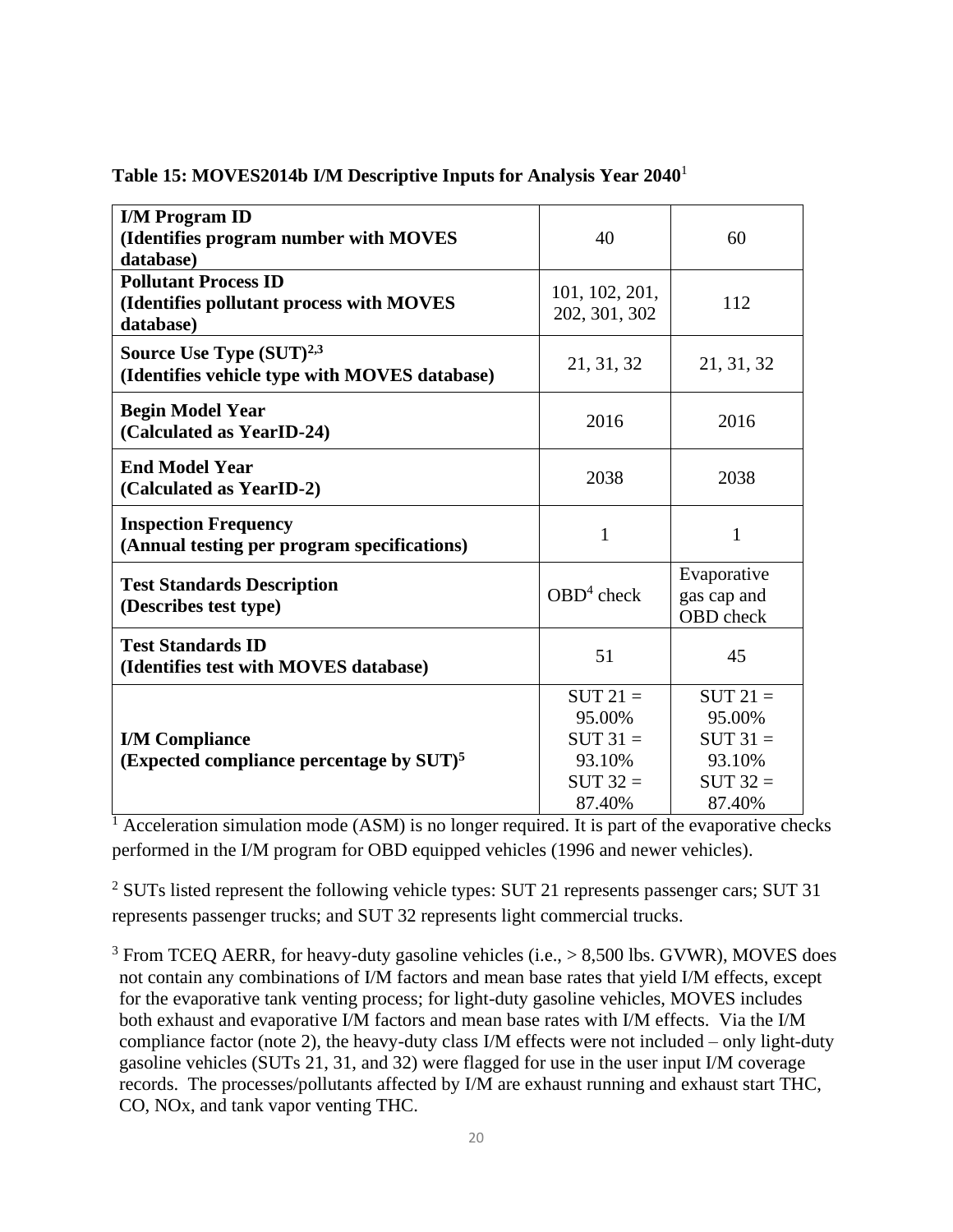<sup>4</sup> On-board diagnostics

 $<sup>5</sup>$  I/M compliance factors have been updated using the latest Houston I/M program statistics</sup> (2019 I/M program data) provided by TCEQ, the updated I/M compliance factor calculation method per EPA's latest technical guidance on emissions inventory development for conformity (Pages 47-49, EPA-420-B-20-052, November 2020), and the MOVES2014b regulatory class coverage adjustments per EPA technical guidance on emissions inventory development for conformity using MOVES2014b (Appendix A, EPA-420-B-18-039, August 2018).

These latest available compliance factors are the expected future year compliance factor values (i.e., for all future years):

Passenger car: 95.00% Passenger truck: 93.10% Light commercial truck: 87.40%

| <b>I/M Program ID</b><br>(Identifies program number with MOVES<br>database)          | 40                              | 60                                      |  |
|--------------------------------------------------------------------------------------|---------------------------------|-----------------------------------------|--|
| <b>Pollutant Process ID</b><br>(Identifies pollutant process with MOVES<br>database) | 101, 102, 201,<br>202, 301, 302 | 112                                     |  |
| Source Use Type $(SUT)^{2,3}$<br>(Identifies vehicle type with MOVES database)       | 21, 31, 32                      | 21, 31, 32                              |  |
| <b>Begin Model Year</b><br>(Calculated as YearID-24)                                 | 2021                            |                                         |  |
| <b>End Model Year</b><br>(Calculated as YearID-2)                                    | 2043                            | 2043                                    |  |
| <b>Inspection Frequency</b><br>(Annual testing per program specifications)           | 1                               | 1                                       |  |
| <b>Test Standards Description</b><br>(Describes test type)                           | $OBD4$ check                    | Evaporative<br>gas cap and<br>OBD check |  |
| <b>Test Standards ID</b><br>(Identifies test with MOVES database)                    | 51                              | 45                                      |  |
| <b>I/M Compliance</b><br>(Expected compliance percentage by $SUT$ ) <sup>5</sup>     | $SUT 21 =$<br>95.00%            | $SUT 21 =$<br>95.00%                    |  |

# **Table 16: MOVES2014b I/M Descriptive Inputs for Analysis Year 2045**<sup>1</sup>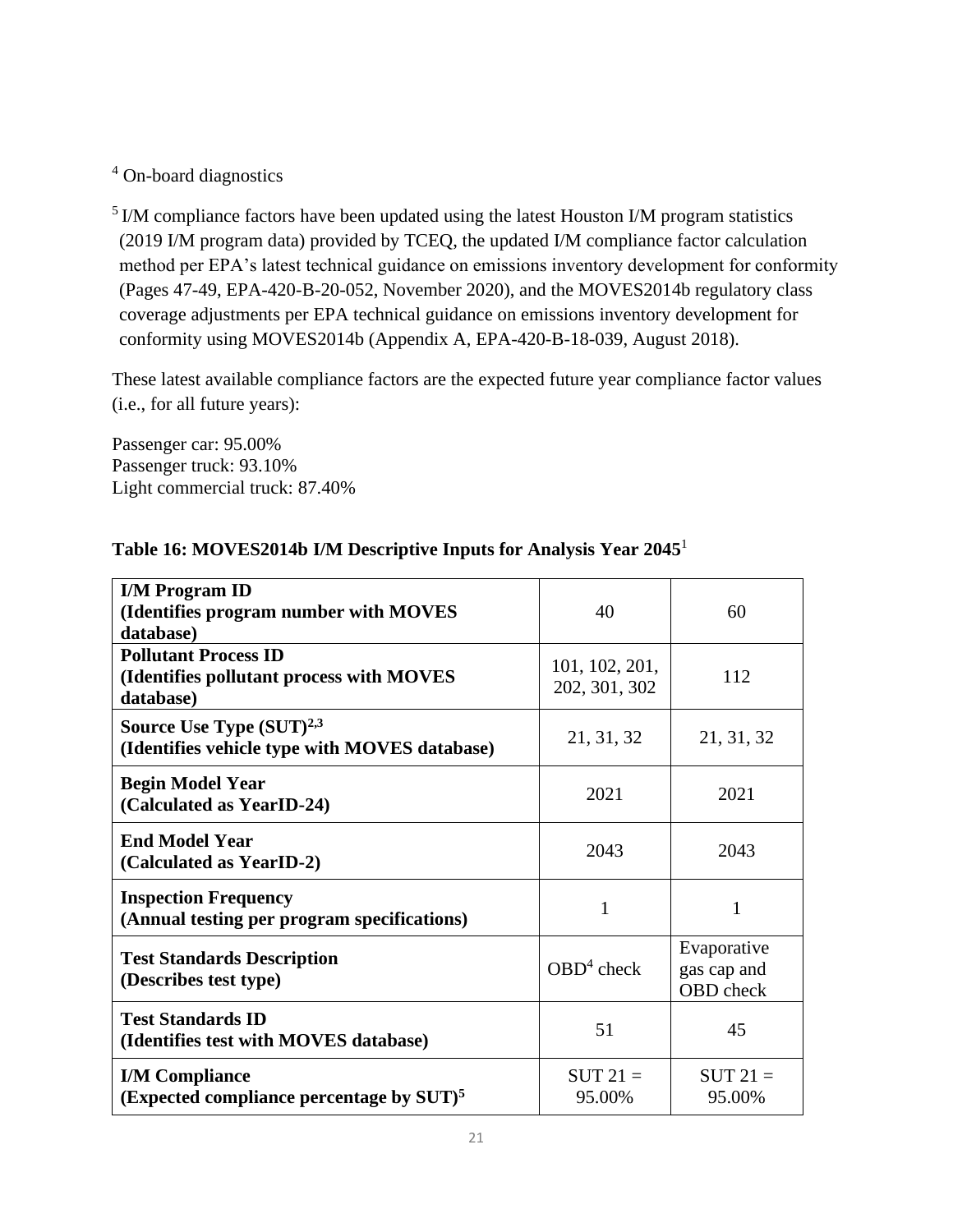| $SUT 31 =$ | $SUT 31 =$ |
|------------|------------|
| 93.10%     | 93.10%     |
| $SUT 32 =$ | $SUT 32 =$ |
| 87.40%     | 87.40%     |

 $\frac{1}{1}$  Acceleration simulation mode (ASM) is no longer required. It is part of the evaporative checks performed in the I/M program for OBD equipped vehicles (1996 and newer vehicles).

 $2$  SUTs listed represent the following vehicle types: SUT 21 represents passenger cars; SUT 31 represents passenger trucks; and SUT 32 represents light commercial trucks.

 $3$  From TCEQ AERR, for heavy-duty gasoline vehicles (i.e.,  $> 8,500$  lbs. GVWR), MOVES does not contain any combinations of I/M factors and mean base rates that yield I/M effects, except for the evaporative tank venting process; for light-duty gasoline vehicles, MOVES includes both exhaust and evaporative I/M factors and mean base rates with I/M effects. Via the I/M compliance factor (note 2), the heavy-duty class I/M effects were not included – only light-duty gasoline vehicles (SUTs 21, 31, and 32) were flagged for use in the user input I/M coverage records. The processes/pollutants affected by I/M are exhaust running and exhaust start THC, CO, NOx, and tank vapor venting THC.

<sup>4</sup> On-board diagnostics

<sup>5</sup> I/M compliance factors have been updated using the latest Houston I/M program statistics (2019 I/M program data) provided by TCEQ, the updated I/M compliance factor calculation method per EPA's latest technical guidance on emissions inventory development for conformity (Pages 47-49, EPA-420-B-20-052, November 2020), and the MOVES2014b regulatory class coverage adjustments per EPA technical guidance on emissions inventory development for conformity using MOVES2014b (Appendix A, EPA-420-B-18-039, August 2018).

These latest available compliance factors are the expected future year compliance factor values (i.e., for all future years):

Passenger car: 95.00% Passenger truck: 93.10% Light commercial truck: 87.40%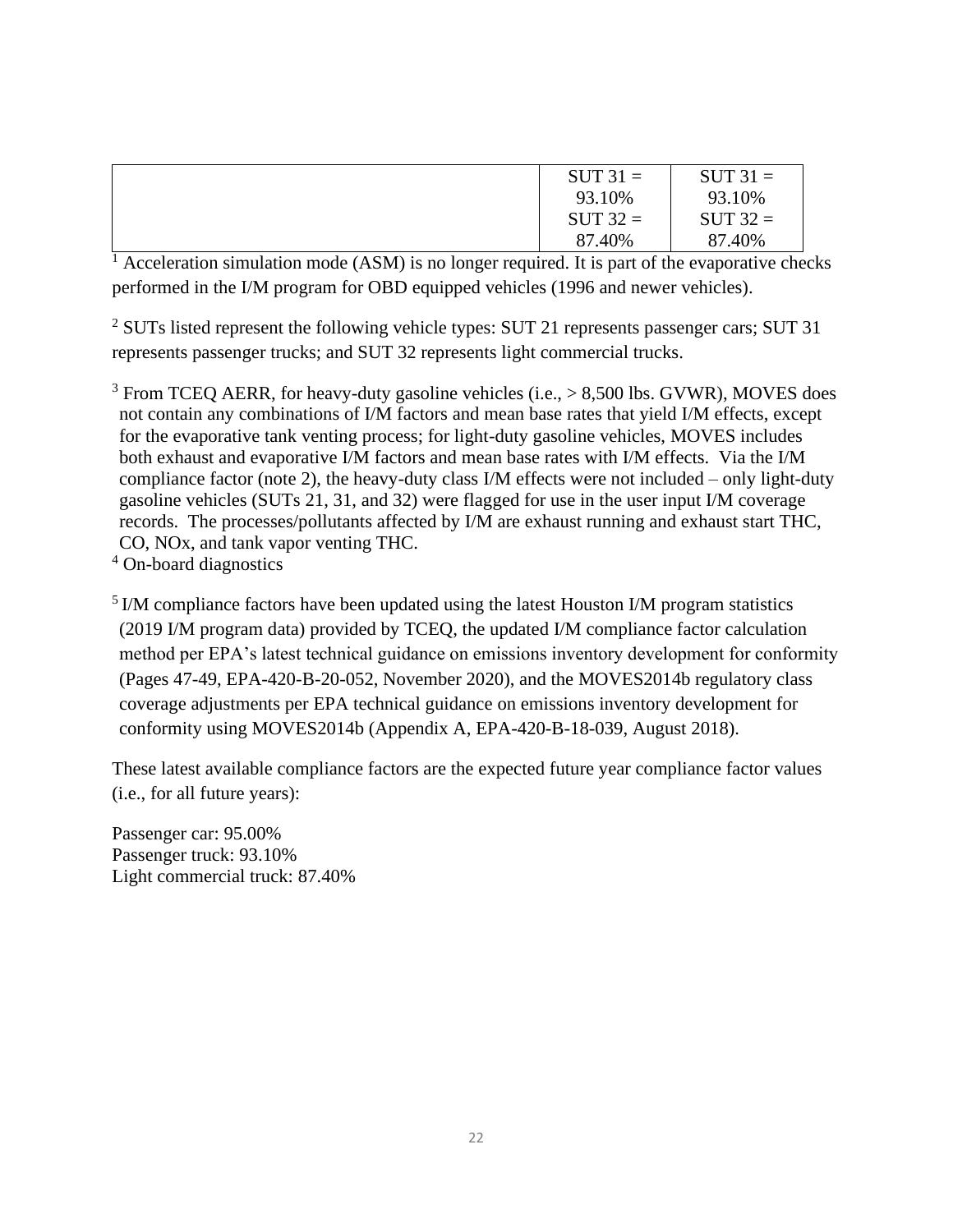# **Table 17: MOVES2014bEmissions Factor Post-Processing to Be Performed by County and Year**

| <b>Strategy and Post-Processing</b><br><b>Result</b> | <b>Analysis Year</b>      | <b>Counties</b>                                                                     |
|------------------------------------------------------|---------------------------|-------------------------------------------------------------------------------------|
| <b>Texas Low Emission Diesel Fuel</b><br>(TxLED)     | 2020, 2030, 2040 and 2045 | Harris, Brazoria, Chambers, Fort<br>Bend, Galveston, Liberty,<br>Montgomery, Waller |

Source: TCEQ, Texas A&M Transportation Institute.

The following table provides the TxLED reduction and the adjustment factors for the years 2020, 2030, 2040 and 2045. These factors were calculated using MOVES2014a and the end of year 2018 TXDMV registration.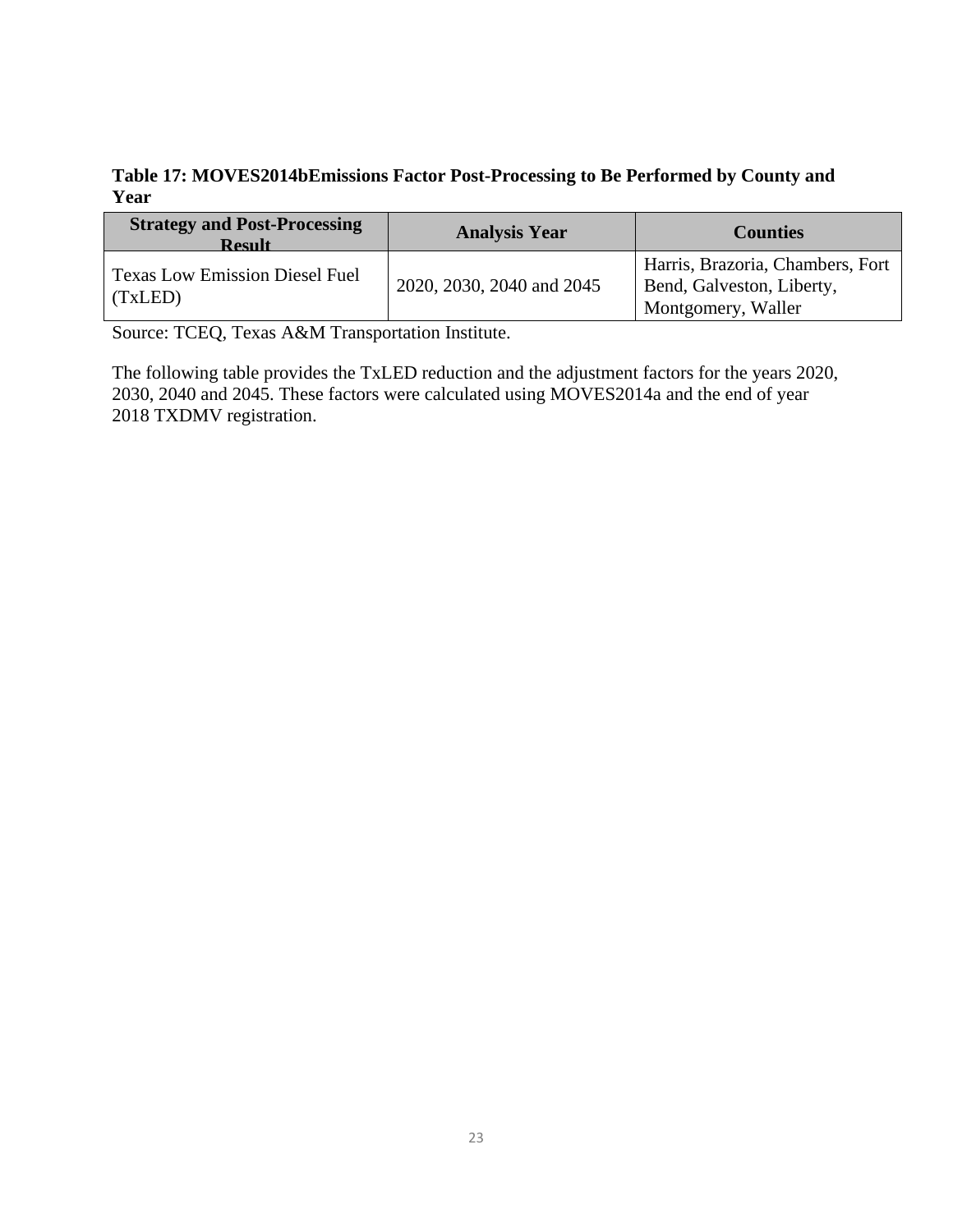# **Table 18: TxLED NO<sup>X</sup> Reduction and NO<sup>X</sup> Adjustment Factors by Source Use Type**

Produced by TTI, June 2020, based on MOVES2014a inventory mode output (using Texas statewide age distributions and fuel fractions inputs based on 2018 end-of-year TxDMV vehicle registration data) and TCEQ's spreadsheet TxLED factor calculation procedure available at: <ftp://amdaftp.tceq.texas.gov/EI/onroad/txled/>

| <b>Source Use</b>                                       | 2020             | 2030             | 2040             | 2045             | 2020          | 2030          | 2040          | 2045          |
|---------------------------------------------------------|------------------|------------------|------------------|------------------|---------------|---------------|---------------|---------------|
| <b>Type</b>                                             | <b>Reduction</b> | <b>Reduction</b> | <b>Reduction</b> | <b>Reduction</b> | <b>Factor</b> | <b>Factor</b> | <b>Factor</b> | <b>Factor</b> |
| <b>Passenger Car</b>                                    | 4.94%            | 4.84%            | 4.80%            | 4.80%            | 0.9506        | 0.9516        | 0.952         | 0.952         |
| <b>Passenger</b><br><b>Truck</b>                        | 5.08%            | 4.86%            | 4.80%            | 4.80%            | 0.9492        | 0.9514        | 0.952         | 0.952         |
| Light                                                   |                  |                  |                  |                  |               |               |               |               |
| <b>Commercial</b>                                       | 5.33%            | 4.96%            | 4.80%            | 4.80%            | 0.9467        |               | 0.952         | 0.952         |
| <b>Truck</b>                                            |                  |                  |                  |                  |               | 0.9504        |               |               |
| <b>Intercity Bus</b>                                    | 5.62%            | 5.08%            | 4.80%            | 4.80%            | 0.9438        | 0.9492        | 0.952         | 0.952         |
| <b>Transit Bus</b>                                      | 5.56%            | 5.03%            | 4.80%            | 4.80%            | 0.9444        | 0.9497        | 0.952         | 0.952         |
| <b>School Bus</b>                                       | 5.61%            | 5.02%            | 4.80%            | 4.80%            | 0.9439        | 0.9498        | 0.952         | 0.952         |
| <b>Refuse Truck</b>                                     | 5.31%            | 4.82%            | 4.80%            | 4.80%            | 0.9469        | 0.9518        | 0.952         | 0.952         |
| <b>Single Unit</b><br><b>Short-Haul</b><br><b>Truck</b> | 4.89%            | 4.81%            | 4.80%            | 4.80%            | 0.9511        | 0.9519        | 0.952         | 0.952         |
| <b>Single Unit</b><br><b>Long-Haul</b><br><b>Truck</b>  | 4.90%            | 4.81%            | 4.80%            | 4.80%            | 0.9510        | 0.9519        | 0.952         | 0.952         |
| <b>Motor Home</b>                                       | 5.28%            | 4.90%            | 4.80%            | 4.80%            | 0.9472        | 0.9510        | 0.952         | 0.952         |
| <b>Combination</b><br><b>Short-Haul</b><br><b>Truck</b> | 5.09%            | 4.82%            | 4.80%            | 4.80%            | 0.9491        | 0.9518        | 0.952         | 0.952         |
| <b>Combination</b><br><b>Long-Haul</b><br><b>Truck</b>  | 5.10%            | 4.82%            | 4.80%            | 4.80%            | 0.9490        | 0.9518        | 0.952         | 0.952         |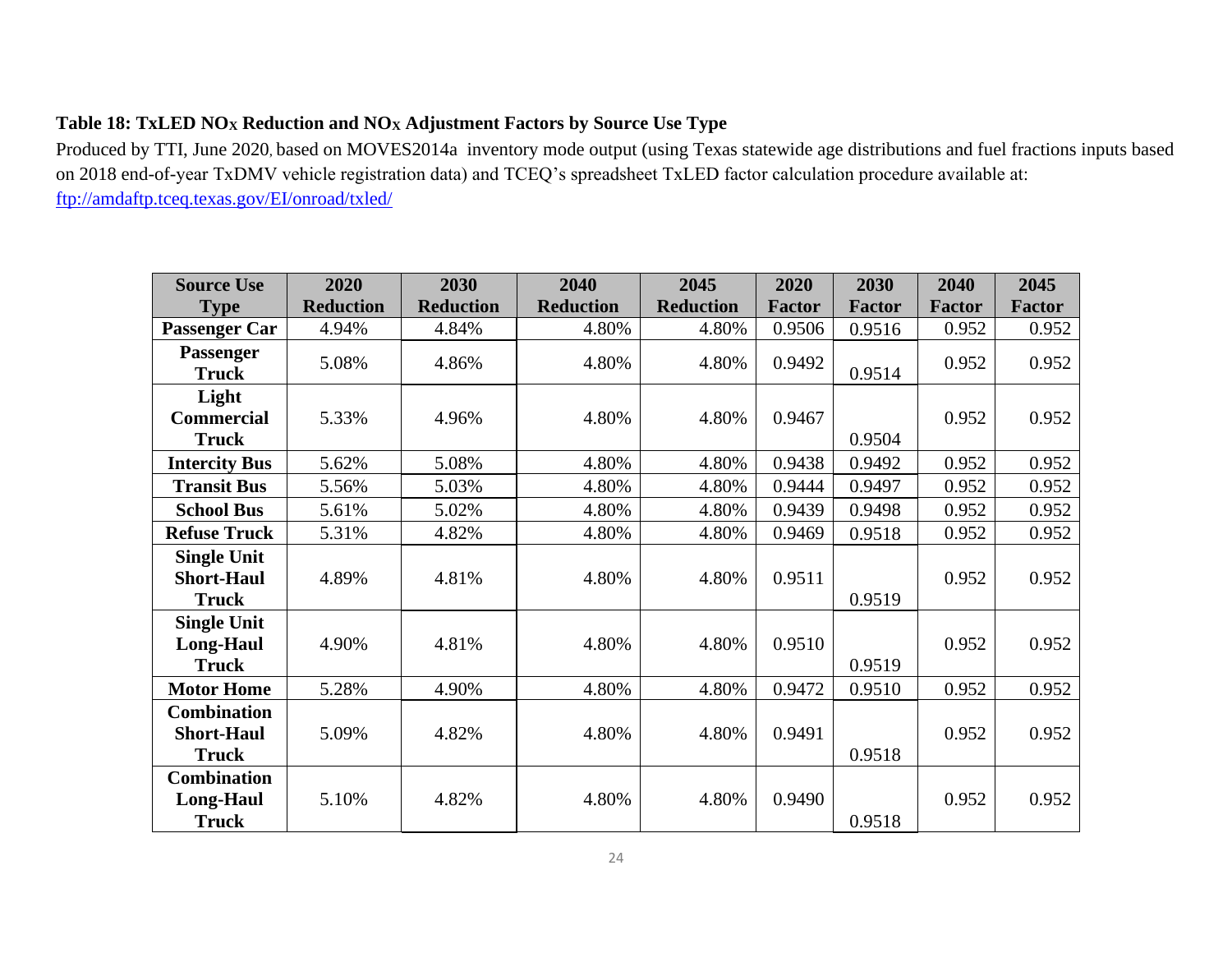# **Emissions Controls Used for Conformity Credit**

This conformity will not use any credits from voluntary mobile emission reduction programs since they are not anticipated to be needed to show conformity to the emission budgets*.*

# **Table 19: Emissions Controls Used for Conformity Credit**

| <b>Emission Reduction Strategy and Years</b><br><b>Covered</b> | <b>Modeling or Post-</b><br><b>Processing Approach</b> | <b>Analysis Year</b> |  |
|----------------------------------------------------------------|--------------------------------------------------------|----------------------|--|
| - NA                                                           | <b>NA</b>                                              | <b>NA</b>            |  |

# **VMT Mix**

The VMT mix designates the vehicle types included in the analysis and specifies the fraction of on-road fleet VMT attributable to each vehicle type by MOVES road type.

TTI developed these weekday VMT mixes using new Vehicle Command Count (VCC) data (2009 through 2018) and TxDMV vehicle registration data (2018 end-of-year data) and the same method/procedures as used on Texas A&M Transportation Institute's VMT mix method (Methodologies for Conversion of Data Sets for MOVES Model Compatibility. Texas A&M Transportation Institute, August 2009). The VMT mix was estimated for each TxDOT district associated with the eight-county HGB area (i.e., Houston and Beaumont districts). The VMT mixes were developed for the years 2020, 2030, 2040 and 2045.

This data will be included in Appendix 9 of final conformity report.

# **5. Interagency Consultation**

Interagency consultation is a required element of the transportation conformity process according to 40 CFR 93.105

([https://www.govinfo.gov/app/search/%7B%22offset%22%3A0%2C%22query%22%3A%22collection%3A\(CFR\)](https://www.govinfo.gov/app/search/%7B%22offset%22%3A0%2C%22query%22%3A%22collection%3A(CFR)%20AND%20publishdate%3Arange(%2C2018-12-17)%20AND%20content%3A(40%20CFR%2093.105)%22%2C%22historical%22%3Atrue%7D) [%20AND%20publishdate%3Arange\(%2C2018-12-](https://www.govinfo.gov/app/search/%7B%22offset%22%3A0%2C%22query%22%3A%22collection%3A(CFR)%20AND%20publishdate%3Arange(%2C2018-12-17)%20AND%20content%3A(40%20CFR%2093.105)%22%2C%22historical%22%3Atrue%7D)

[17\)%20AND%20content%3A\(40%20CFR%2093.105\)%22%2C%22historical%22%3Atrue%7D\)](https://www.govinfo.gov/app/search/%7B%22offset%22%3A0%2C%22query%22%3A%22collection%3A(CFR)%20AND%20publishdate%3Arange(%2C2018-12-17)%20AND%20content%3A(40%20CFR%2093.105)%22%2C%22historical%22%3Atrue%7D). Consultation partners include H-GAC, TxDOT, TCEQ, EPA, FHWA, METRO and Texas A&M Transportation Institute. Consultation regarding this Pre-Analysis Consensus Plan and the conformity process will be documented in Appendix 14 of the final conformity report.

# **6. Public Participation**

Public consultation is a required element of the transportation conformity process according to 40 CFR 93.105